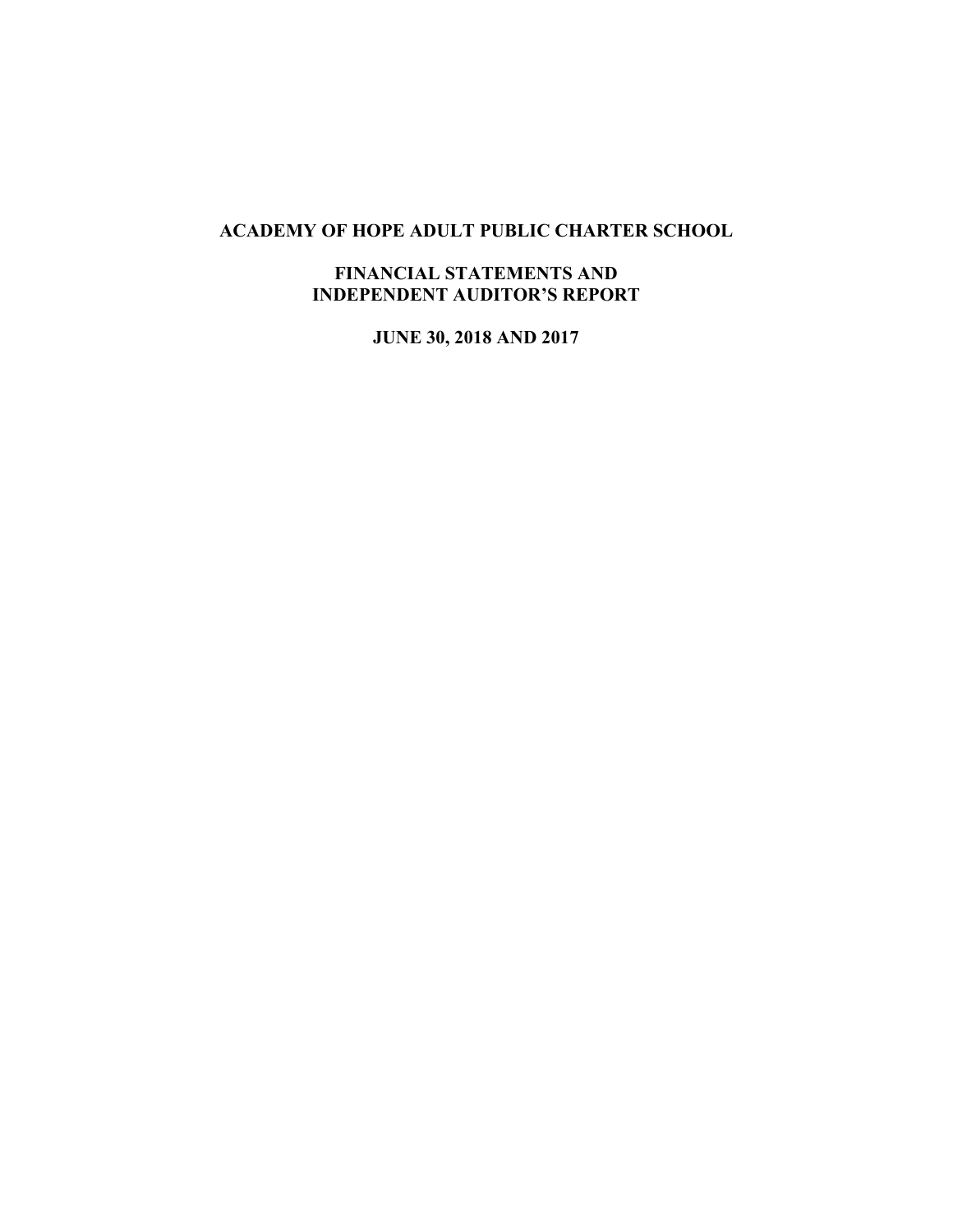# **TABLE OF CONTENTS**

|                                                            | Page No.       |
|------------------------------------------------------------|----------------|
| <b>INDEPENDENT AUDITOR'S REPORT</b>                        | $1 - 2$        |
| <b>FINANCIAL STATEMENTS:</b>                               |                |
| <b>Statements of Financial Position</b>                    | 3              |
| Statement of Activities, Year Ended June 30, 2018          | $\overline{4}$ |
| Statement of Activities, Year Ended June 30, 2017          | 5              |
| Statement of Functional Expenses, Year Ended June 30, 2018 | 6              |
| Statement of Functional Expenses, Year Ended June 30, 2017 | $\tau$         |
| <b>Statements of Cash Flows</b>                            | 8              |
| Notes to the Financial Statements                          | $9 - 18$       |
|                                                            |                |

**Independent Auditor's Report on Internal Control over Financial Reporting and on Compliance and Other Matters Based on an Audit of Financial Statements Performed In Accordance with** *Government Auditing Standards* **19 - 20**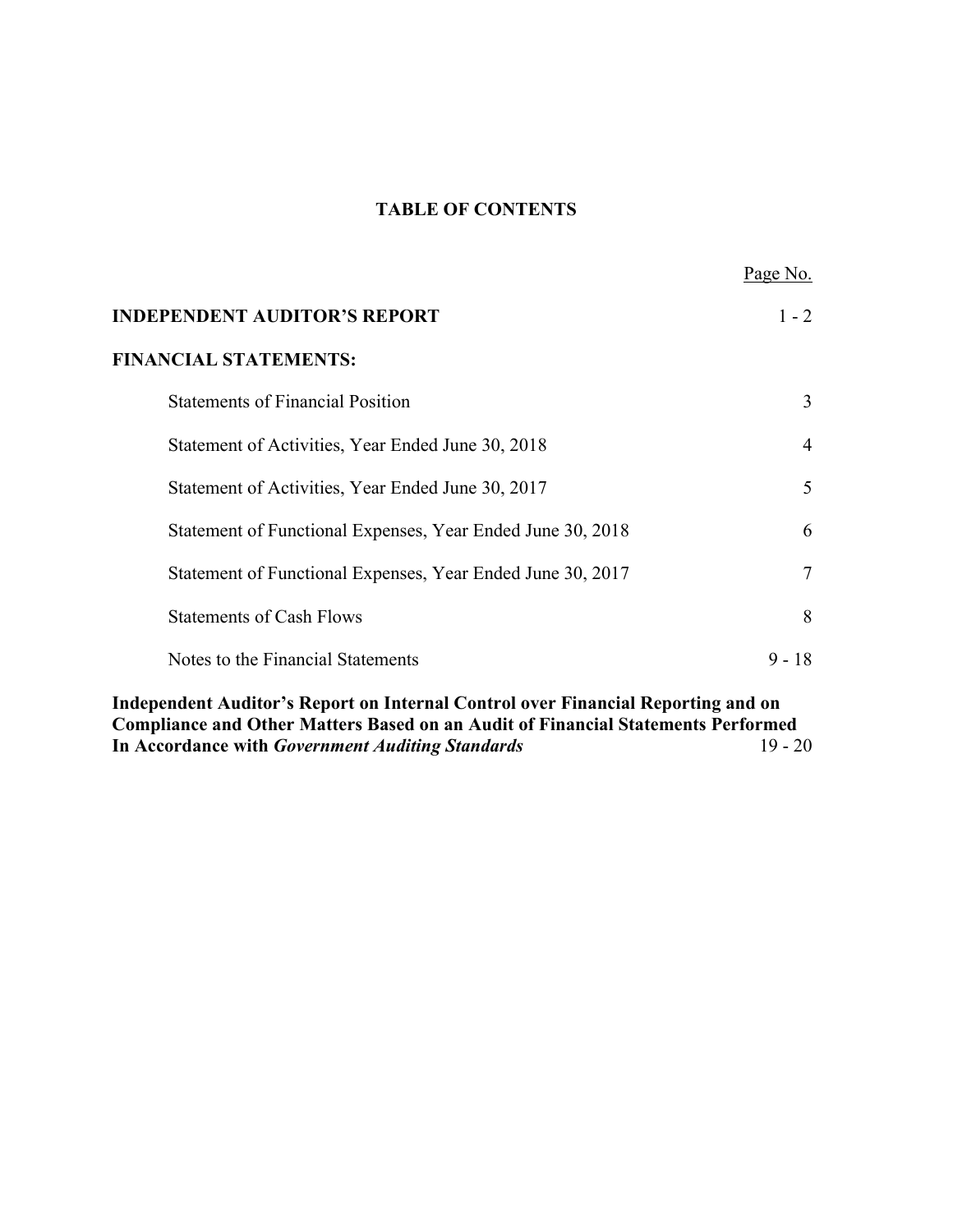

1730 Rhode Island Avenue, NW Suite 800 Washington, DC 20036 (202) 296-3306 Fax: (202) 296-0059

Independent Auditor's Report

To the Board of Trustees Academy of Hope Adult Public Charter School Washington, DC

# **Report on the Financial Statements**

We have audited the accompanying financial statements of Academy of Hope Adult Public Charter School, a non-profit organization, which comprise the statements of financial position as of June 30, 2018 and 2017, and the related statements of activities, functional expenses, and cash flows for the years then ended, and the related notes to the financial statements.

# *Management's Responsibility for the Financial Statements*

Management is responsible for the preparation and fair presentation of these financial statements in accordance with accounting principles generally accepted in the United States of America; this includes the design, implementation, and maintenance of internal control relevant to the preparation and fair presentation of financial statements that are free from material misstatement, whether due to fraud or error.

#### *Auditor's Responsibility*

Our responsibility is to express an opinion on these financial statements based on our audits. We conducted our audits in accordance with auditing standards generally accepted in the United States of America and the standards applicable to financial audits contained in *Government Auditing Standards*, issued by the Comptroller General of the United States. Those standards require that we plan and perform the audit to obtain reasonable assurance about whether the financial statements are free from material misstatement.

An audit involves performing procedures to obtain audit evidence about the amounts and disclosures in the financial statements. The procedures selected depend on the auditor's judgment, including the assessment of risks of material misstatement of the financial statements, whether due to fraud or error. In making those risk assessments, the auditor considers internal control relevant to the entity's preparation and fair presentation of the financial statements in order to design audit procedures that are appropriate in the circumstances, but not for the purpose of expressing an opinion on the effectiveness of the entity's internal control. Accordingly, we express no such opinion. An audit also includes evaluating the appropriateness of accounting policies used and the reasonableness of significant accounting estimates made by management, as well as evaluating the overall presentation of the financial statements.

We believe that the audit evidence we have obtained is sufficient and appropriate to provide a basis for our audit opinion.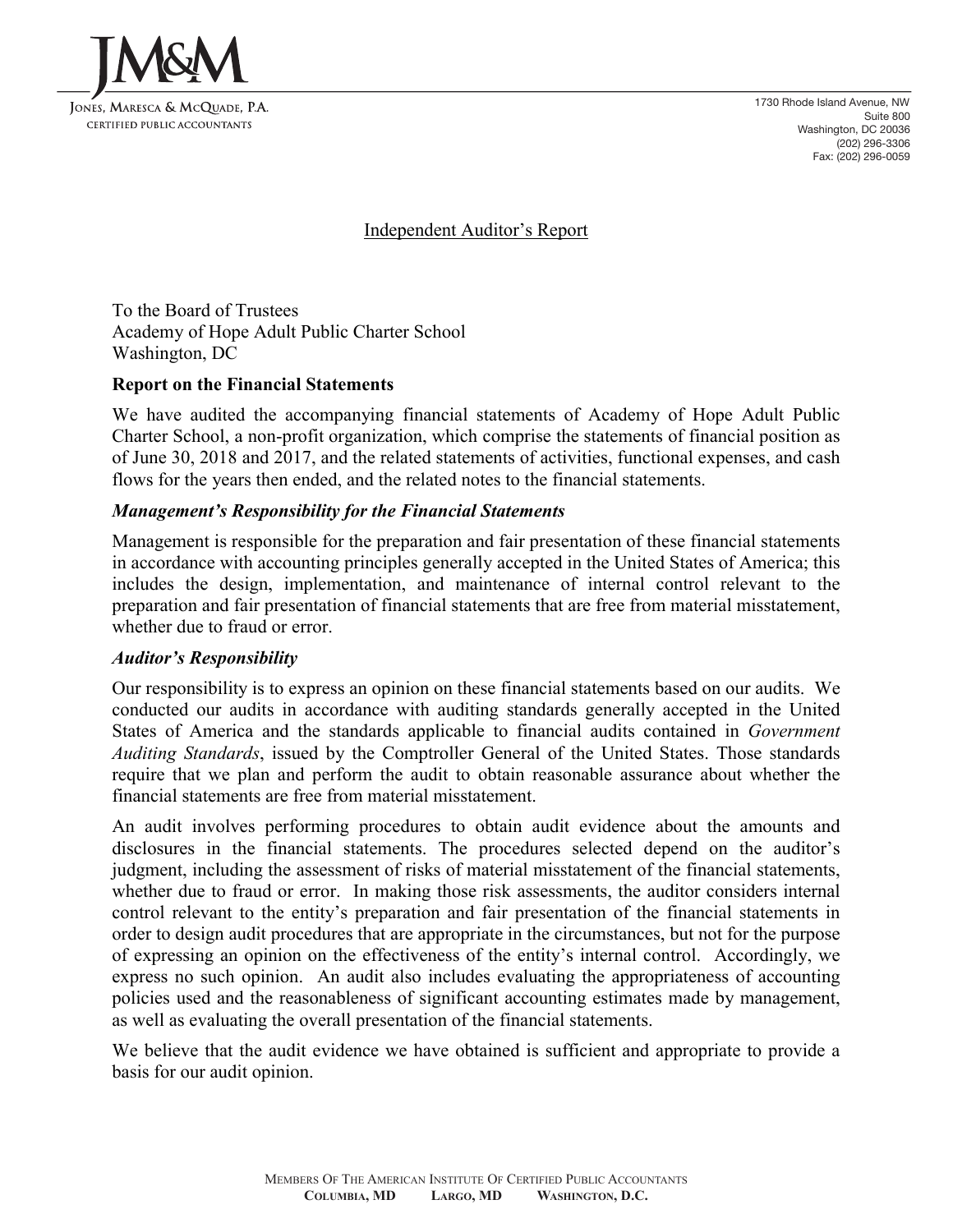Academy of Hope Adult Public Charter School Independent Auditor's Report Page Two

# *Opinion*

In our opinion, the financial statements referred to above present fairly, in all material respects, the financial position of Academy of Hope Adult Public Charter School as of June 30, 2018 and 2017, and the changes in its net assets and its cash flows for the years then ended in accordance with accounting principles generally accepted in the United States of America.

# **Other Reporting Required by** *Government Auditing Standards*

In accordance with *Government Auditing Standards*, we have also issued our report dated November 7, 2018, on our consideration of Academy of Hope Adult Public Charter School's internal control over financial reporting and on our tests of its compliance with certain provisions of laws, regulations, contracts, and grant agreements and other matters. The purpose of that report is to describe the scope of our testing of internal control over financial reporting and compliance and the results of that testing, and not to provide an opinion on the effectiveness of Academy of Hope Adult Public Charter School's internal control over financial reporting or on compliance. That report is an integral part of an audit performed in accordance with *Government Auditing Standards* in considering Academy of Hope Adult Public Charter School's internal control over financial reporting and compliance.

Jam Marie & Ma Quade PA

Washington, DC November 7, 2018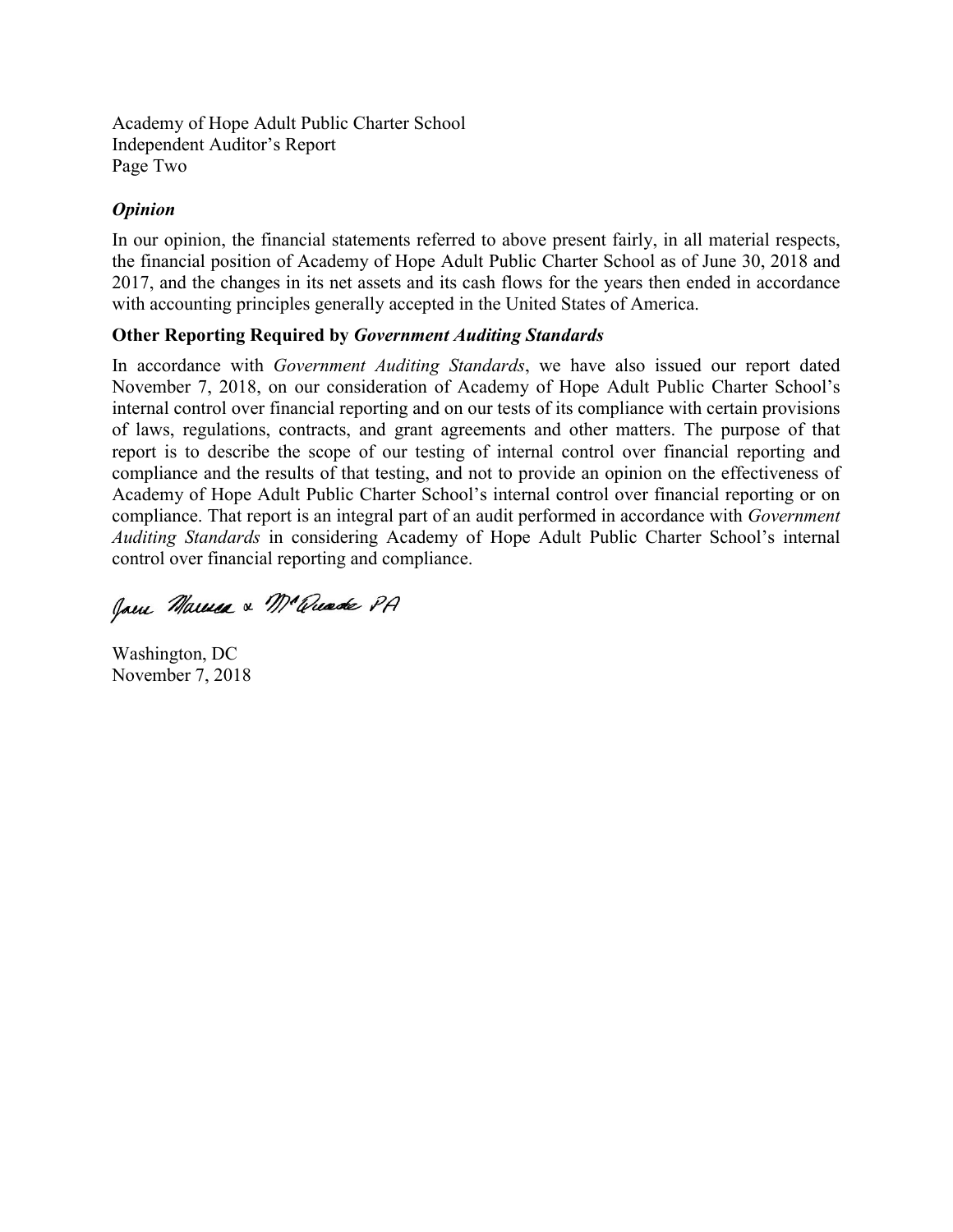# **ACADEMY OF HOPE ADULT PUBLIC CHARTER SCHOOL STATEMENTS OF FINANCIAL POSITION JUNE 30, 2018 AND 2017**

|                                 |               | 2018 |           | 2017          |
|---------------------------------|---------------|------|-----------|---------------|
|                                 | <b>ASSETS</b> |      |           |               |
| <b>CURRENT ASSETS</b>           |               |      |           |               |
| Cash and cash equivalents       |               | \$   | 775,551   | \$<br>829,119 |
| Accounts receivable             |               |      | 21,744    | 39,752        |
| Grants receivable               |               |      | 322,041   | 201,445       |
| Prepaid expenses                |               |      | 19,390    | 25,493        |
| <b>Total Current Assets</b>     |               |      | 1,138,726 | 1,095,809     |
| <b>NON-CURRENT ASSETS</b>       |               |      |           |               |
| Property and equipment, net     |               |      | 5,255,105 | 5,204,078     |
| Deposits                        |               |      | 14,039    | 14,002        |
| <b>Total Non-Current Assets</b> |               |      | 5,269,144 | 5,218,080     |
| <b>TOTAL ASSETS</b>             |               |      | 6,407,870 | 6,313,889     |
|                                 |               |      |           |               |

# **LIABILITIES AND NET ASSETS**

| <b>CURRENT LIABILITIES</b>                       |              |           |                 |
|--------------------------------------------------|--------------|-----------|-----------------|
| Accounts payable                                 | $\mathbb{S}$ | 149,228   | \$<br>228,773   |
| Accrued expenses                                 |              | 234,906   | 170,373         |
| Deferred revenue                                 |              | 608       | 608             |
| Deposits                                         |              | 2,260     | 2,260           |
| Line of credit                                   |              | 82,809    | 132,495         |
| Capital lease obligation, current portion        |              | 7,558     | 7,190           |
| Note payable, current portion                    |              | 57,508    | 104,430         |
| <b>Total Current Liabilities</b>                 |              | 534,877   | 646,129         |
| <b>LONG-TERM LIABILITIES</b>                     |              |           |                 |
| Capital lease obligation, net of current portion |              | 9,707     | 17,265          |
| Note payable, net                                |              | 3,875,207 | 3,875,438       |
| Total Long-Term Liabilities                      |              | 3,884,914 | 3,892,703       |
| <b>Total Liabilities</b>                         |              | 4,419,791 | 4,538,832       |
| <b>NET ASSETS</b>                                |              |           |                 |
| Unrestricted                                     |              | 1,893,079 | 1,553,557       |
| Temporarily restricted                           |              | 95,000    | 221,500         |
| <b>Total Net Assets</b>                          |              | 1,988,079 | 1,775,057       |
| <b>TOTAL LIABILITIES AND NET ASSETS</b>          | \$           | 6,407,870 | \$<br>6,313,889 |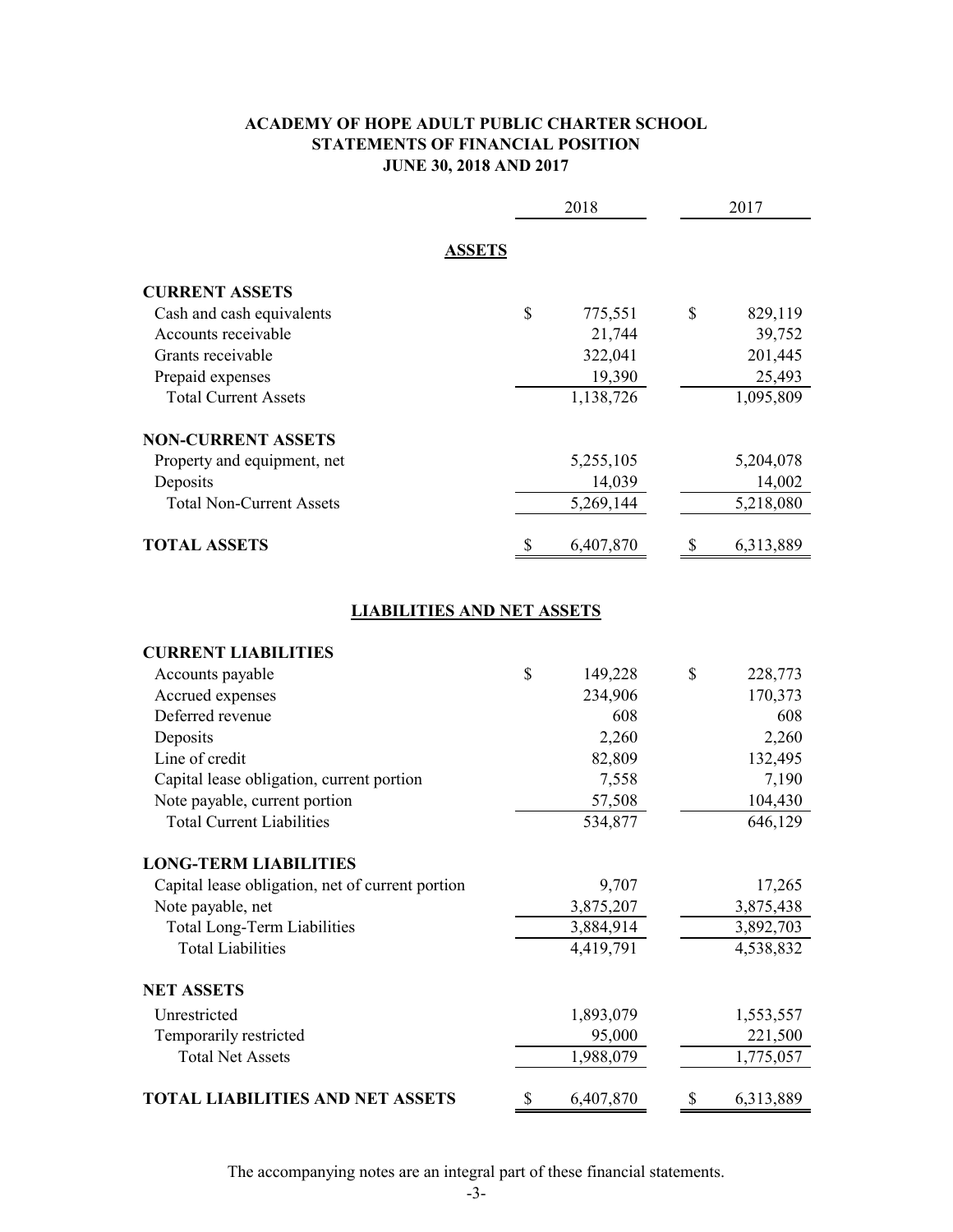# **ACADEMY OF HOPE ADULT PUBLIC CHARTER SCHOOL STATEMENT OF ACTIVITIES YEAR ENDED JUNE 30, 2018**

|                                       |                 |              | Temporarily |                 |
|---------------------------------------|-----------------|--------------|-------------|-----------------|
|                                       | Unrestricted    |              | Restricted  | Total           |
| <b>REVENUE AND SUPPORT</b>            |                 |              |             |                 |
| Per pupil appropriations              | \$<br>3,591,900 | $\mathbb{S}$ |             | \$<br>3,591,900 |
| Per pupil facility allowance          | 1,232,393       |              |             | 1,232,393       |
| Federal and local government grants   | 540,279         |              |             | 540,279         |
| Contributions and other grants        | 287,258         |              | 220,000     | 507,258         |
| Rental income                         | 28,028          |              |             | 28,028          |
| Interest                              | 688             |              |             | 688             |
| In-kind contributions                 | 120,000         |              |             | 120,000         |
| Loss on disposal of property and      |                 |              |             |                 |
| equipment                             | (1,758)         |              |             | (1,758)         |
| Program and other income              | 32,240          |              |             | 32,240          |
| Net assets released from restrictions | 346,500         |              | (346, 500)  |                 |
| <b>Total Revenue and Support</b>      | 6,177,528       |              | (126, 500)  | 6,051,028       |
| <b>EXPENSES</b>                       |                 |              |             |                 |
| <b>Educational services</b>           | 4,695,113       |              |             | 4,695,113       |
| Support services:                     |                 |              |             |                 |
| Management and general                | 796,776         |              |             | 796,776         |
| Fundraising                           | 346,117         |              |             | 346,117         |
| <b>Total Support Services</b>         | 1,142,893       |              |             | 1,142,893       |
| <b>Total Expenses</b>                 | 5,838,006       |              |             | 5,838,006       |
| <b>CHANGE IN NET ASSETS</b>           | 339,522         |              | (126,500)   | 213,022         |
| <b>NET ASSETS, beginning of year</b>  | 1,553,557       |              | 221,500     | 1,775,057       |
| NET ASSETS, end of year               | \$<br>1,893,079 | \$           | 95,000      | \$<br>1,988,079 |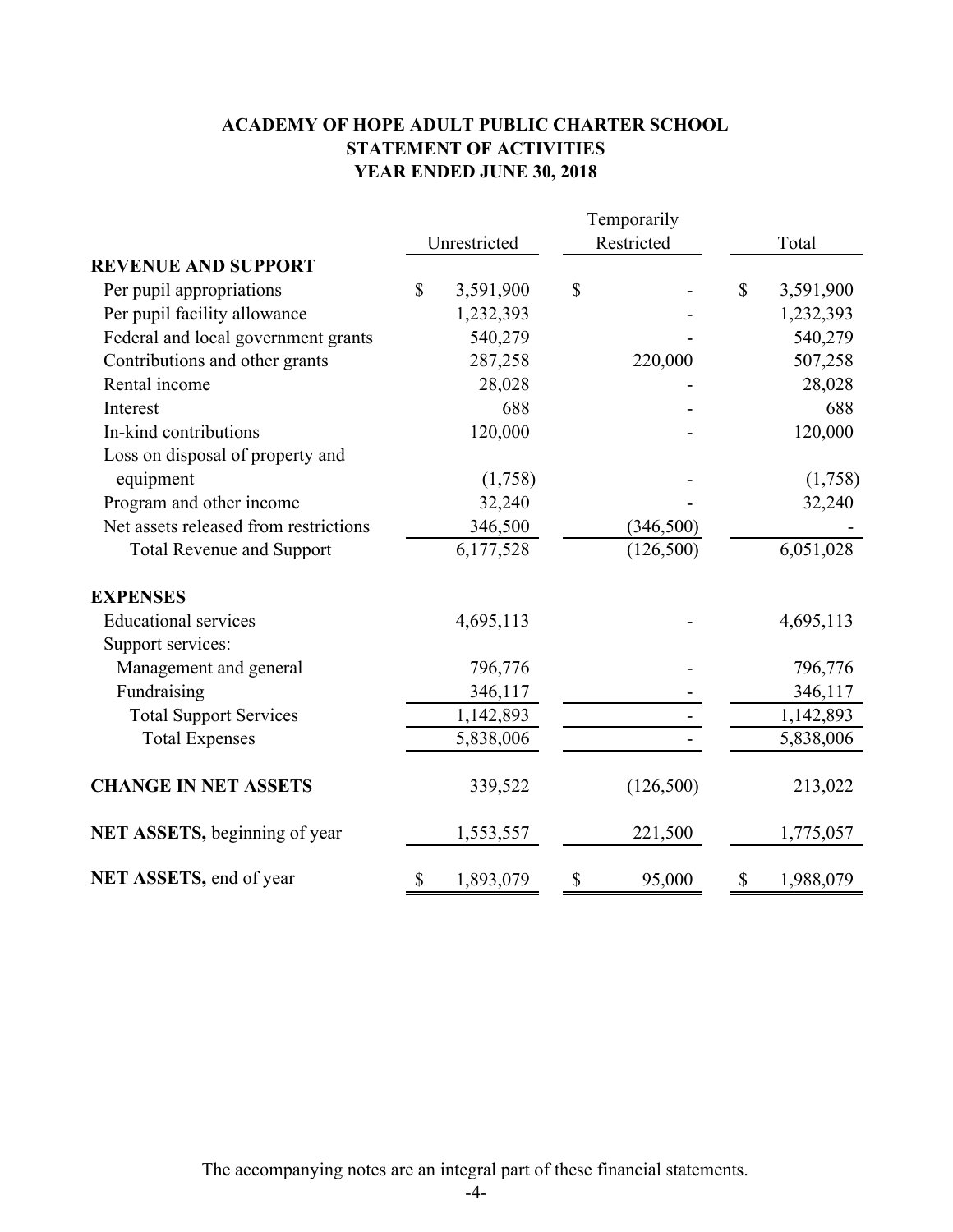# **ACADEMY OF HOPE ADULT PUBLIC CHARTER SCHOOL STATEMENT OF ACTIVITIES YEAR ENDED JUNE 30, 2017**

|                                       |              |              |            | Temporarily |    |           |
|---------------------------------------|--------------|--------------|------------|-------------|----|-----------|
|                                       |              | Unrestricted | Restricted |             |    | Total     |
| <b>REVENUE AND SUPPORT</b>            |              |              |            |             |    |           |
| Per pupil appropriations              | \$           | 3,253,211    | \$         |             | \$ | 3,253,211 |
| Per pupil facility allowance          |              | 1,171,500    |            |             |    | 1,171,500 |
| Federal and local government grants   |              | 298,729      |            |             |    | 298,729   |
| Contributions and other grants        |              | 555,932      |            | 508,500     |    | 1,064,432 |
| Rental income                         |              | 10,785       |            |             |    | 10,785    |
| Interest                              |              | 2,718        |            |             |    | 2,718     |
| Loss on disposal of property and      |              |              |            |             |    |           |
| equipment                             |              | (2,358)      |            |             |    | (2,358)   |
| Program and other income              |              | 51,719       |            |             |    | 51,719    |
| Net assets released from restrictions |              | 368,000      |            | (368,000)   |    |           |
| <b>Total Revenue and Support</b>      |              | 5,710,236    |            | 140,500     |    | 5,850,736 |
| <b>EXPENSES</b>                       |              |              |            |             |    |           |
| <b>Educational services</b>           |              | 4,510,497    |            |             |    | 4,510,497 |
| Support services:                     |              |              |            |             |    |           |
| Management and general                |              | 861,965      |            |             |    | 861,965   |
| Fundraising                           |              | 295,531      |            |             |    | 295,531   |
| <b>Total Support Services</b>         |              | 1,157,496    |            |             |    | 1,157,496 |
| <b>Total Expenses</b>                 |              | 5,667,993    |            |             |    | 5,667,993 |
| <b>CHANGE IN NET ASSETS</b>           |              | 42,243       |            | 140,500     |    | 182,743   |
| NET ASSETS, beginning of year         |              | 1,511,314    |            | 81,000      |    | 1,592,314 |
| NET ASSETS, end of year               | $\mathbb{S}$ | 1,553,557    | \$         | 221,500     | \$ | 1,775,057 |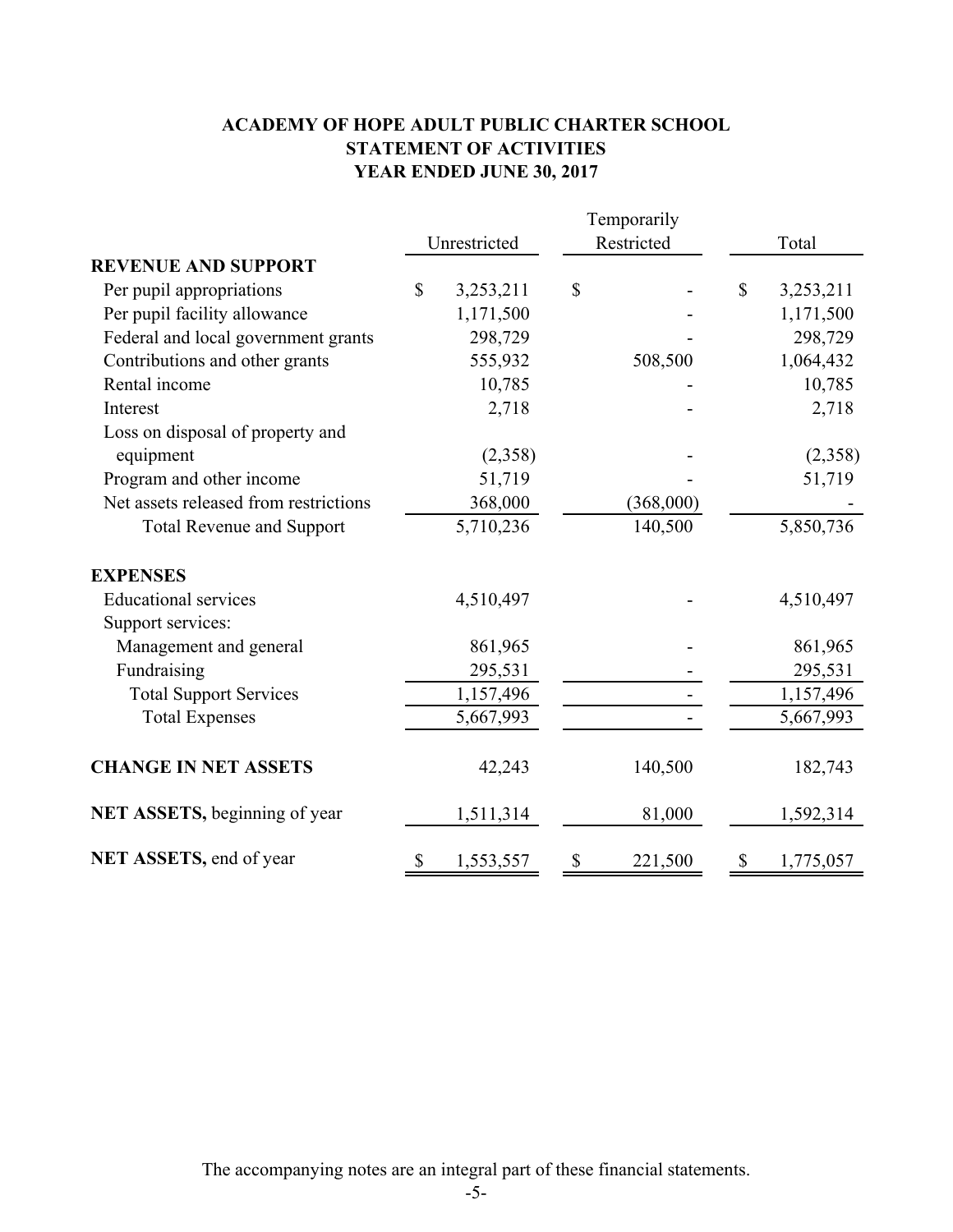#### **ACADEMY OF HOPE ADULT PUBLIC CHARTER SCHOOL STATEMENT OF FUNCTIONAL EXPENSES YEAR ENDED JUNE 30, 2018**

|                                         |                            | <b>Support Services</b> |               |                 |  |
|-----------------------------------------|----------------------------|-------------------------|---------------|-----------------|--|
| <b>Educational</b>                      |                            | Management              |               | <b>Total</b>    |  |
|                                         | <b>Services</b>            | and General             | Fundraising   | <b>Expenses</b> |  |
|                                         |                            |                         |               |                 |  |
| <b>Personnel Costs</b>                  |                            |                         |               |                 |  |
| <b>Salaries</b>                         | \$<br>2,337,938            | \$<br>438,390           | \$<br>96,487  | \$<br>2,872,815 |  |
| Payroll taxes                           | 185,781                    | 34,722                  | 7,956         | 228,459         |  |
| Employee benefits                       | 322,654                    | 57,499                  | 13,216        | 393,369         |  |
| <b>Total Personnel Costs</b>            | 2,846,373                  | 530,611                 | 117,659       | 3,494,643       |  |
| <b>Direct Student Costs</b>             |                            |                         |               |                 |  |
| Recruitment                             | 12,134                     |                         |               | 12,134          |  |
| Assessment materials/program evaluation | 27,304                     |                         |               | 27,304          |  |
| Student assistance                      | 40,730                     |                         |               | 40,730          |  |
| Contracted instruction fees             | 465,375                    |                         |               | 465,375         |  |
| Educational supplies and textbooks      | 59,482                     |                         |               | 59,482          |  |
| <b>Total Direct Student Costs</b>       | 605,025                    |                         |               | 605,025         |  |
| Occupancy                               |                            |                         |               |                 |  |
| Rent                                    | 245,283                    | 47,349                  | 10,442        | 303,074         |  |
| Contracted building services            | 89,083                     | 17,196                  | 3,792         | 110,071         |  |
| Depreciation and amortization           | 170,120                    | 33,055                  | 7,242         | 210,417         |  |
| Maintenance and repairs                 | 97,039                     | 8,682                   | 4,131         | 109,852         |  |
| Interest                                | 143,569                    | 27,714                  | 6,112         | 177,395         |  |
| <b>Utilities</b>                        | 82,403                     | 15,907                  | 3,508         | 101,818         |  |
| <b>Total Occupancy Expense</b>          | 827,497                    | 149,903                 | 35,227        | 1,012,627       |  |
| <b>Office Expense</b>                   |                            |                         |               |                 |  |
| Dues, subscriptions, and fees           | 10,519                     | 1,568                   | 2,336         | 14,423          |  |
| Office equipment rental and maintenance | 23,332                     | 4,504                   | 993           | 28,829          |  |
| Supplies and materials                  | 51,434                     | 8,445                   | 2,178         | 62,057          |  |
| Printing and postage                    | 3,636                      | 255                     | 9,794         | 13,685          |  |
| Telephone/communication                 | 31,374                     | 6,057                   | 1,336         | 38,767          |  |
| <b>Total Office Expense</b>             | 120,295                    | 20,829                  | 16,637        | 157,761         |  |
| <b>General Expenses</b>                 |                            |                         |               |                 |  |
| Authorizer fee                          |                            | 48,896                  |               | 48,896          |  |
| Fundraising contract staff              |                            |                         | 134,000       | 134,000         |  |
| Professional fees                       | 263,183                    | 40,970                  | 40,324        | 344,477         |  |
| Insurance                               | 11,392                     | 2,199                   | 485           | 14,076          |  |
| Recruiting                              | 16,165                     | 2,752                   | 607           | 19,524          |  |
| Miscellaneous                           | 5,183                      | 616                     | 1,178         | 6,977           |  |
| <b>Total General Expenses</b>           | 295,923                    | 95,433                  | 176,594       | 567,950         |  |
| <b>Total Expenses</b>                   | <sup>\$</sup><br>4,695,113 | \$<br>796,776           | \$<br>346,117 | \$<br>5,838,006 |  |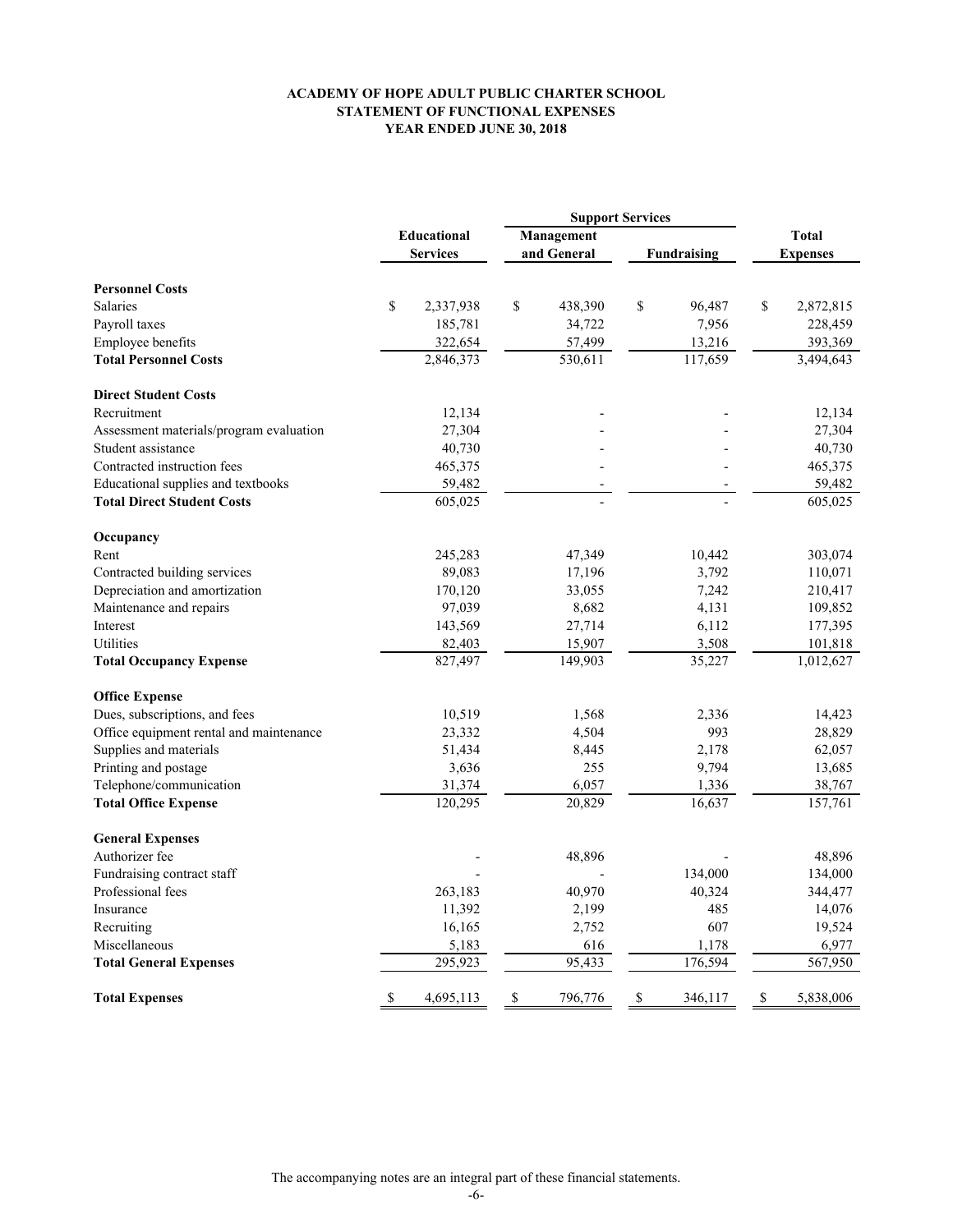#### **ACADEMY OF HOPE ADULT PUBLIC CHARTER SCHOOL STATEMENT OF FUNCTIONAL EXPENSES YEAR ENDED JUNE 30, 2017**

|                                           | <b>Support Services</b> |                 |             |                          |    |             |                 |           |  |
|-------------------------------------------|-------------------------|-----------------|-------------|--------------------------|----|-------------|-----------------|-----------|--|
|                                           | <b>Educational</b>      |                 | Management  |                          |    |             | <b>Total</b>    |           |  |
|                                           |                         | <b>Services</b> |             | and General              |    | Fundraising | <b>Expenses</b> |           |  |
| <b>Personnel Costs</b>                    |                         |                 |             |                          |    |             |                 |           |  |
| <b>Salaries</b>                           | \$                      | 2,190,621       | \$          | 504,314                  | \$ | 48,950      | \$              | 2,743,885 |  |
| Payroll taxes                             |                         | 176,139         |             | 34,880                   |    | 3,498       |                 | 214,517   |  |
| Employee benefits                         |                         | 322,843         |             | 57,377                   |    | 9,892       |                 | 390,112   |  |
| <b>Total Personnel Costs</b>              |                         | 2,689,603       |             | 596,571                  |    | 62,340      |                 | 3,348,514 |  |
|                                           |                         |                 |             |                          |    |             |                 |           |  |
| <b>Direct Student Costs</b>               |                         |                 |             |                          |    |             |                 |           |  |
| Recruitment                               |                         | 10,092          |             |                          |    |             |                 | 10,092    |  |
| Assessment materials/program evaluation   |                         | 8,265           |             |                          |    |             |                 | 8,265     |  |
| Student assistance                        |                         | 40,577          |             |                          |    |             |                 | 40,577    |  |
| Contracted instruction fees               |                         | 504,934         |             |                          |    |             |                 | 504,934   |  |
| Educational supplies and textbooks        |                         | 30,737          |             |                          |    |             |                 | 30,737    |  |
| Food                                      |                         | 13,890          |             |                          |    |             |                 | 13,890    |  |
| Miscellaneous                             |                         | 6,123           |             | $\overline{\phantom{a}}$ |    |             |                 | 6,123     |  |
| <b>Total Direct Student Costs</b>         |                         | 614,618         |             |                          |    |             |                 | 614,618   |  |
| Occupancy                                 |                         |                 |             |                          |    |             |                 |           |  |
| Rent                                      |                         | 237,144         |             | 44,955                   |    | 4,545       |                 | 286,644   |  |
| Contracted building services              |                         | 120,816         |             | 22,904                   |    | 2,315       |                 | 146,035   |  |
| Depreciation and amortization             |                         | 235,263         |             | 43,605                   |    | 4,509       |                 | 283,377   |  |
| Maintenance and repairs                   |                         | 51,143          |             | 9,695                    |    | 980         |                 | 61,818    |  |
| Interest                                  |                         | 120,741         |             | 22,649                   |    | 2,314       |                 | 145,704   |  |
| <b>Utilities</b>                          |                         | 91,947          |             | 17,431                   |    | 1,762       |                 | 111,140   |  |
| <b>Total Occupancy Expense</b>            |                         | 857,054         |             | 161,239                  |    | 16,425      |                 | 1,034,718 |  |
| <b>Office Expenses</b>                    |                         |                 |             |                          |    |             |                 |           |  |
| Dues, subscriptions, and fees             |                         | 29,509          |             | 1,134                    |    | 2,143       |                 | 32,786    |  |
| Office equipment rental and maintenance   |                         | 15,878          |             | 3,652                    |    | 300         |                 | 19,830    |  |
| Supplies and materials                    |                         | 45,865          |             | 5,880                    |    | 1,610       |                 | 53,355    |  |
| Printing and postage                      |                         | 3,356           |             | 418                      |    | 6,254       |                 | 10,028    |  |
| Telephone/communication                   |                         | 34,411          |             | 6,400                    |    | 647         |                 | 41,458    |  |
| <b>Total Office Expense</b>               |                         | 129,019         |             | 17,484                   |    | 10,954      |                 | 157,457   |  |
|                                           |                         |                 |             |                          |    |             |                 |           |  |
| <b>General Expenses</b><br>Authorizer fee |                         |                 |             |                          |    |             |                 |           |  |
|                                           |                         |                 |             | 46,730                   |    |             |                 | 46,730    |  |
| Fundraising contract staff                |                         |                 |             |                          |    | 174,841     |                 | 174,841   |  |
| Professional fees                         |                         | 200,782         |             | 36,198                   |    | 30,594      |                 | 267,574   |  |
| Insurance                                 |                         | 11,598          |             | 2,198                    |    | 222         |                 | 14,018    |  |
| Recruiting                                |                         | 6,320           |             | 1,291                    |    |             |                 | 7,611     |  |
| Miscellaneous                             |                         | 1,503           |             | 254                      |    | 155         |                 | 1,912     |  |
| <b>Total General Expenses</b>             |                         | 220,203         |             | 86,671                   |    | 205,812     |                 | 512,686   |  |
| <b>Total Expenses</b>                     | \$                      | 4,510,497       | $\mathbb S$ | 861,965                  | \$ | 295,531     | \$              | 5,667,993 |  |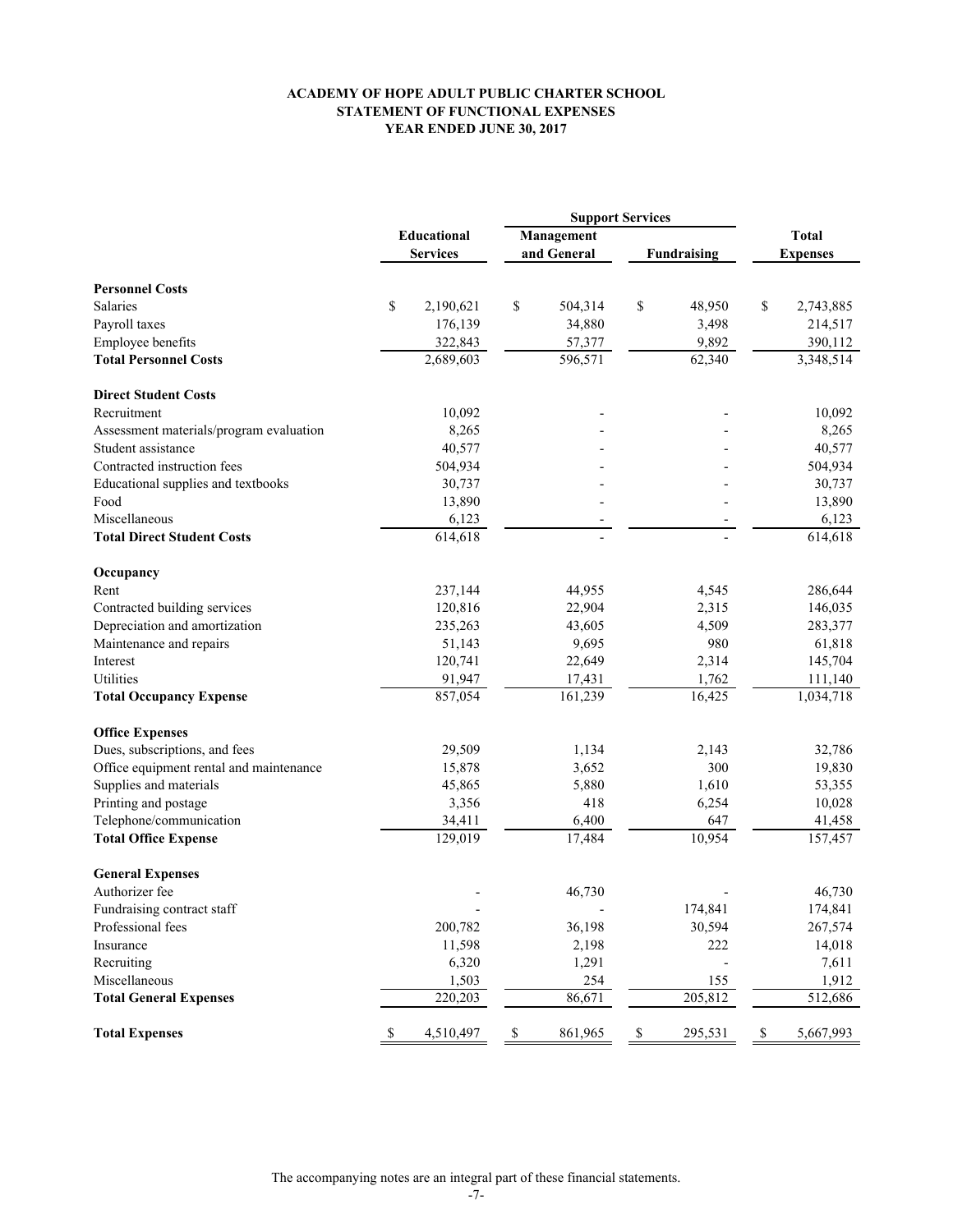#### **ACADEMY OF HOPE ADULT PUBLIC CHARTER SCHOOL STATEMENTS OF CASH FLOWS YEARS ENDED JUNE 30, 2018 AND 2017**

|                                                           |               | 2018       | 2017          |
|-----------------------------------------------------------|---------------|------------|---------------|
| <b>CASH FLOWS FROM OPERATING ACTIVITIES</b>               |               |            |               |
| Change in net assets                                      | $\mathsf{\$}$ | 213,022    | \$<br>182,743 |
| Adjustments to reconcile change in net assets to net cash |               |            |               |
| provided by operating activities:                         |               |            |               |
| Depreciation and amortization expense                     |               | 210,417    | 283,377       |
| Amortization of debt issuance costs                       |               | 22,971     | 26,800        |
| Loss on disposal of property and equipment                |               | 1,758      | 2,358         |
| Decrease (increase) in operating assets:                  |               |            |               |
| Accounts receivable                                       |               | 18,008     | (22, 289)     |
| Grants receivable                                         |               | (120, 596) | (77, 995)     |
| Prepaid expenses                                          |               | 6,102      | (10, 403)     |
| Deposits                                                  |               | (37)       | 78,620        |
| Increase (decrease) in operating liabilities:             |               |            |               |
| Accounts payable                                          |               | (79, 545)  | (135, 252)    |
| Accrued expenses                                          |               | 64,533     | (37,076)      |
| Deferred revenue                                          |               |            | 608           |
| Deposits                                                  |               |            | 2,260         |
| Net Cash Provided by Operating Activities                 |               | 336,633    | 293,751       |
| <b>CASH FLOWS FROM INVESTING ACTIVITIES</b>               |               |            |               |
| Purchases of property and equipment                       |               | (263, 202) | (310, 396)    |
| Net Cash Used by Investing Activities                     |               | (263, 202) | (310, 396)    |
| <b>CASH FLOWS FROM FINANCING ACTIVITIES</b>               |               |            |               |
| Principal payments on note payable                        |               | (70, 124)  | (66, 189)     |
| Principal payments on line of credit                      |               | (49, 686)  | (42, 168)     |
| Principal payments on capital leases                      |               | (7,189)    | (7,063)       |
| Net Cash Used by Financing Activities                     |               | (126,999)  | (115, 420)    |
| NET CHANGE IN CASH AND CASH                               |               |            |               |
| <b>EQUIVALENTS</b>                                        |               | (53, 568)  | (132,065)     |
| CASH AND CASH EQUIVALENTS - beginning of year             |               | 829,119    | 961,184       |
| CASH AND CASH EQUIVALENTS - end of year                   | S             | 775,551    | \$<br>829,119 |
| <b>SUPPLEMENTAL INFORMATION</b>                           |               |            |               |
| Cash paid for interest                                    | \$            | 154,424    | \$<br>118,904 |
| SUPPLEMENTAL DISCLOSURE OF NONCASH                        |               |            |               |
| <b>INFORMATION</b>                                        |               |            |               |
| Acquisition of equipment under capital lease              | \$            |            | \$<br>22,506  |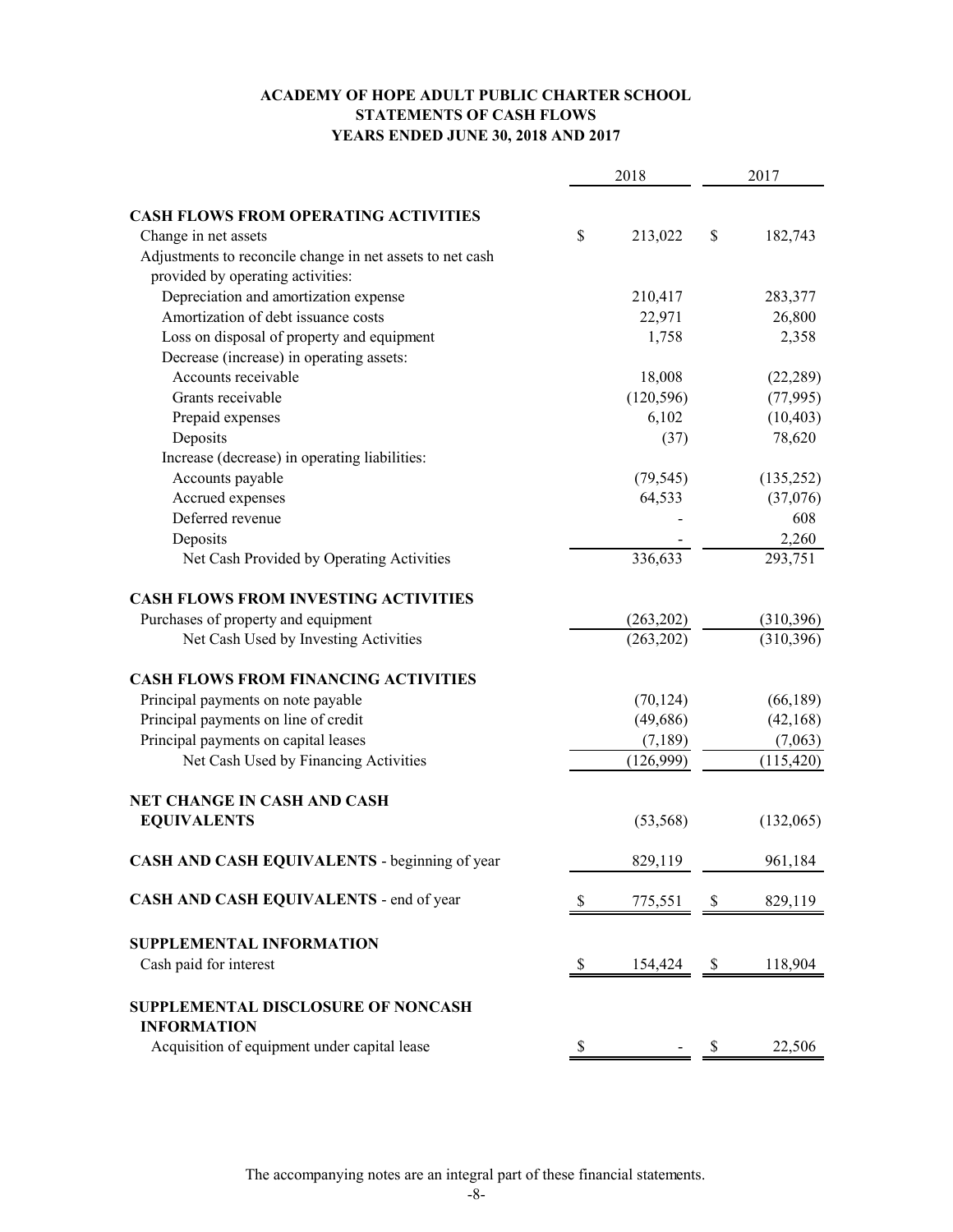# **NOTE A – NATURE OF ORGANIZATION**

Academy of Hope Adult Public Charter School ("AOH") was incorporated on May 30, 1990 as a tax-exempt, not-for-profit organization under Section 501(c)(3) of the Internal Revenue Code (the "Code"), as determined in an exemption letter dated September 12, 1991. Contributions to AOH are tax-deductible, within the limits described by the Code.

On June 24, 2014, AOH entered into a 15 year Charter School Agreement with the District of Columbia Public Charter School Board. During December 2016, the District of Columbia Public Charter School Board approved an amendment to AOH's charter to operate at two facilities.

AOH's mission it to provide high quality education and services that change lives and improve our communities. At the heart of AOH's programs are core academic classes that range from beginning literacy skills through preparation for a secondary credential (High School Diploma Program) to college preparation and dual enrollment with a local college. AOH supplements these classes with computer literacy, career development and case management services. Our career development program includes career exploration, job search assistance and certifications (MOS, IC3, Food Handlers and Customer Service).

Each year AOH serves over 600 adults in the District of Columbia, 18 years old to 65 and older, who want to earn a high school credential or who need to improve their basic skills to qualify for job training or further education. AOH is supported by a combination of public charter school funding, donations and grants from foundations, corporations, individuals, government grants, and program service fees.

# **NOTE B – SUMMARY OF SIGNIFICANT ACCOUNTING POLICIES**

# Basis of Accounting

AOH's financial statements are maintained on the accrual basis of accounting. Therefore, revenues and related assets are recognized when earned, and expenses and related liabilities are recognized as obligations are incurred.

# Financial Statement Presentation

Financial statement presentation follows Financial Accounting Standards Board ("FASB") Accounting Standards Codification ("ASC") Topic *Not-for-Profit-Entities*. In accordance with the topic, AOH is required to report information regarding its financial position and activities according to three classes of net assets. Accordingly, the net assets of AOH and changes therein are classified and reported as follows:

*Unrestricted Net Assets* – Net assets not subject to donor-imposed stipulations.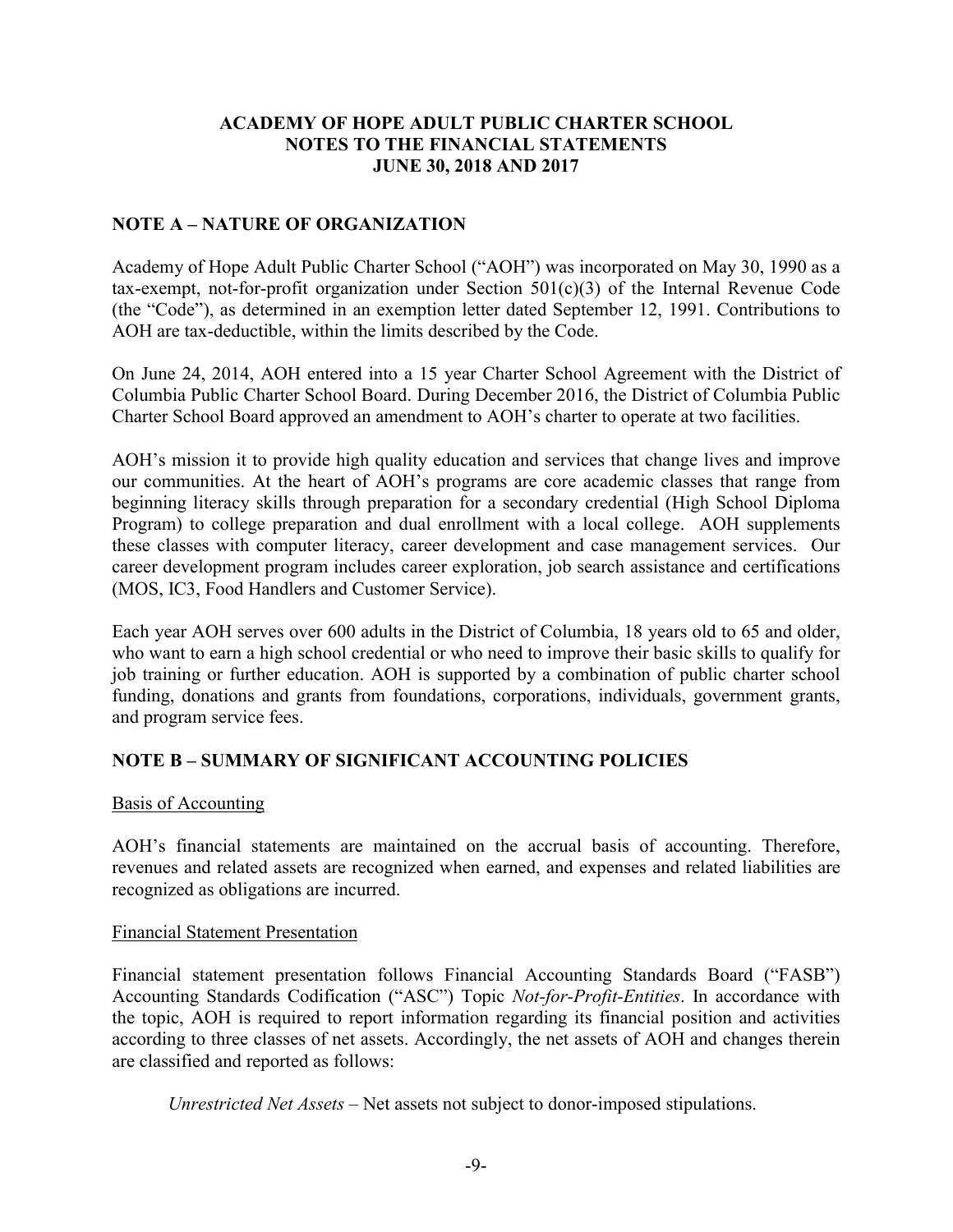# **NOTE B – SUMMARY OF SIGNIFICANT ACCOUNTING POLICIES** - continued

#### Financial Statement Presentation - continued

*Temporarily Restricted Net Assets* – Net assets subject to donor-imposed stipulations that may or will be met by either actions of AOH and/or the passage of time. When a restriction expires, temporarily restricted net assets are reclassified to unrestricted net assets and are reported in the statements of activities as net assets released from restrictions.

*Permanently Restricted Net Assets* - Net assets subject to donor-imposed stipulations that they be maintained permanently by AOH. There were no permanently restricted net assets as of June 30, 2018 and 2017.

#### Cash and Cash Equivalents

For purposes of the statement of cash flows, AOH considers all highly liquid funds, including money market accounts purchased with original maturities of three months or less, to be cash equivalents.

#### Accounts and Grants Receivable

Accounts and grants receivable are stated at the amount management expects to collect from balances outstanding at year end. Annually, management determines if an allowance for doubtful accounts or grants is necessary based upon review of outstanding receivables, historical collection of information and existing economic conditions. As of June 30, 2018 and 2017, management believes all accounts and grants receivable are collectible, therefore no allowance for doubtful accounts or grants has been established.

#### Property and Equipment

Property and equipment valued in excess of \$1,000 are capitalized and recorded at cost, if purchased, and estimated fair value, if donated. Depreciation is computed using the straight-line method over the estimated useful lives of the assets, which ranges from 2 to 39 years. When assets are sold or otherwise disposed of, the asset and related accumulated depreciation and amortization are removed from the accounts, and any remaining gain or loss is included in operations. Leasehold improvements are amortized over the lesser of their useful life or the lease term. Repairs and maintenance are charged to expense when incurred.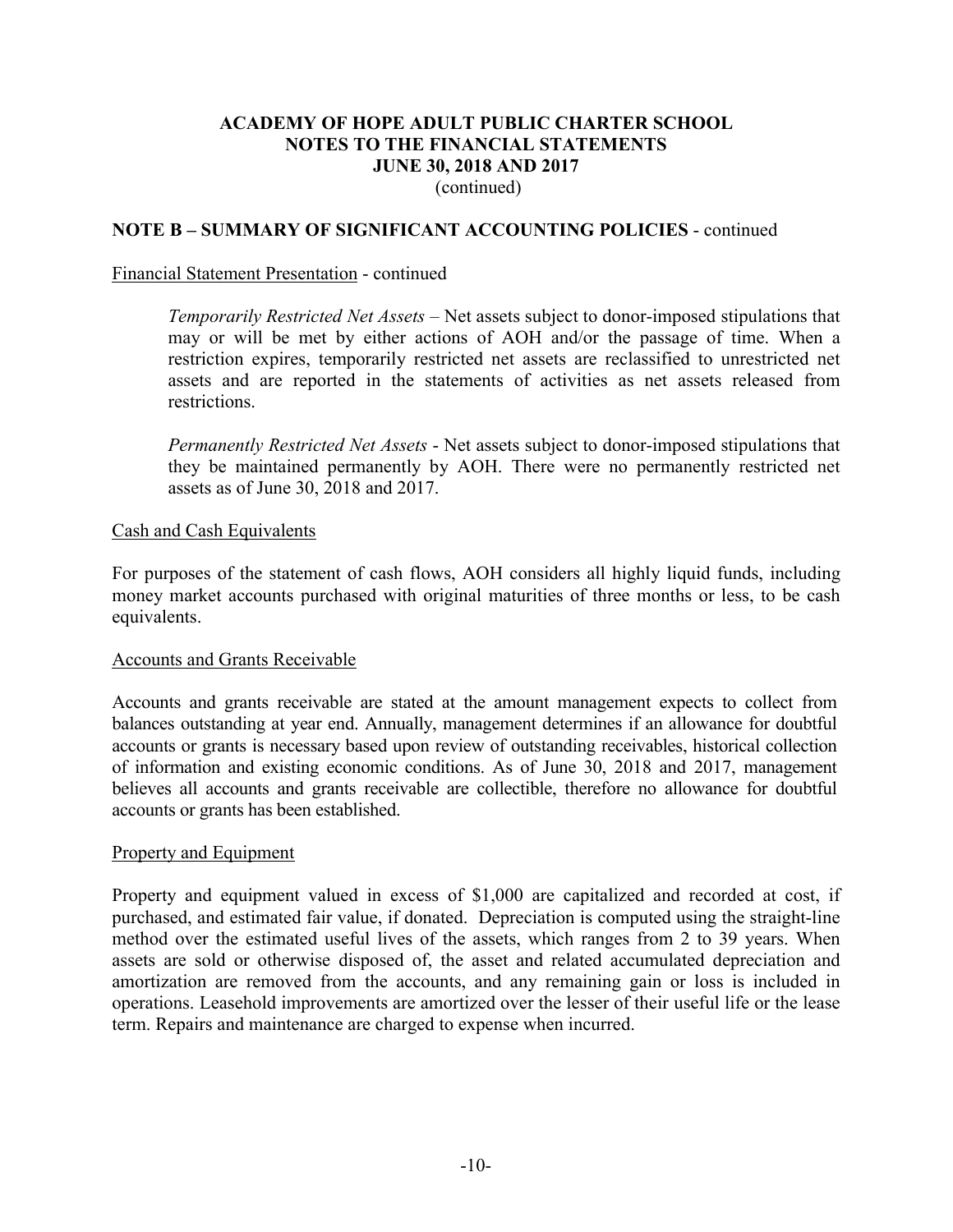# **NOTE B – SUMMARY OF SIGNIFICANT ACCOUNTING POLICIES** - continued

#### Debt Issuance Costs

Costs incurred in securing debt have been capitalized and are reported in the statements of financial position as a direct reduction from the related debt liability. These costs are amortized over the remaining period of debt as interest expense, which approximates the effective interest method.

#### Revenue Recognition

Contributions received are recorded as increases in unrestricted, temporarily restricted or permanently restricted net assets, depending on the existence and/or nature of any donor restrictions. When a restriction expires (that is, when a stipulated time restriction ends or the purpose of the restriction is accomplished), temporarily restricted net assets are reclassified to unrestricted net assets and reported in the statement of activities as net assets released from restrictions.

AOH receives a student allocation on a per-pupil basis from the District of Columbia to cover the cost of academic expenses. Per pupil appropriated revenue is recognized during the period for which the associated education services are provided. Per pupil appropriations includes \$0 and \$21,843 for special education enhancements for the years ended June 30, 2018 and 2017, respectively.

Government grants are recognized during the period in which the work is performed. Accordingly, grant funds received in the current fiscal year, for work to be performed in the next fiscal year are recorded as deferred revenue.

Program and other income is primarily from exploratory comprehensive career assessment's and is recognized when the service is provided.

# In-kind Contributions

In-kind contributions are recorded at fair value of the services or items received. AOH recognizes in-kind contributions that create or enhance non-financial assets or require specialized skills and are provided by individuals who possess those skills, and would typically need to be purchased if not provided by donation.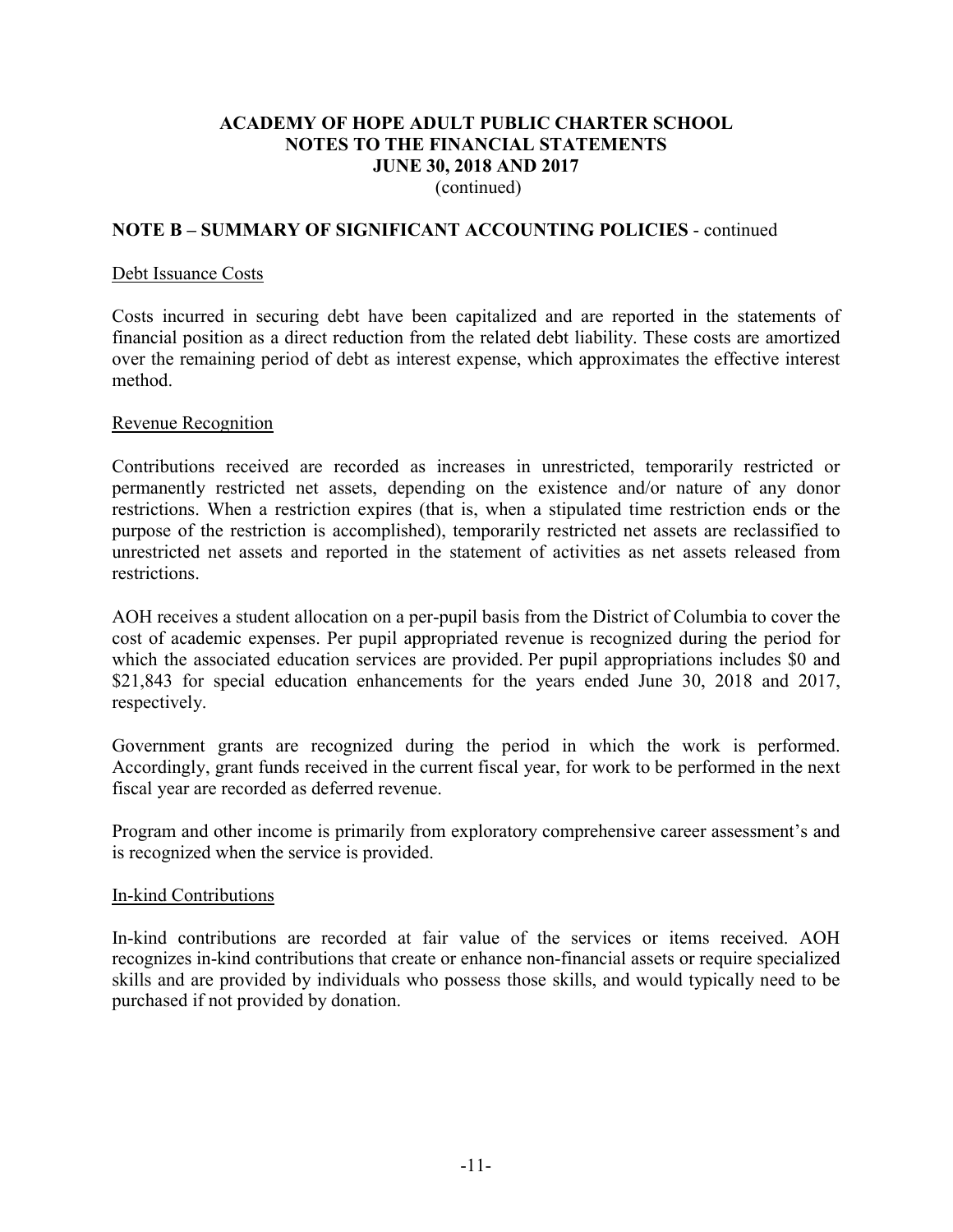# **NOTE B – SUMMARY OF SIGNIFICANT ACCOUNTING POLICIES** - continued

#### Functional Allocation of Expenses

The costs of providing AOH's various programs and supporting services have been summarized on a functional basis in the accompanying statement of activities. Accordingly, certain costs have been allocated among the programs, fundraising and supporting services benefited.

#### Use of Estimates

The preparation of financial statements in conformity with accounting principles generally accepted in the United States of America requires management to make certain estimates and assumptions. These estimates affect the reported amounts of assets and liabilities, the disclosure of contingent assets and liabilities at the date of the financial statements, and the reported amounts of revenue and expenses during the reporting period. Actual results could differ from these estimates.

# **NOTE C – INCOME TAX**

AOH is a 501(c)(3) tax-exempt organization under Section 501(a) of the Internal Revenue Code. AOH is, however, subject to tax on business income unrelated to its exempt purpose. AOH is also exempt from the District of Columbia sales and property taxes. AOH files information returns as required.

AOH believes that it has appropriate support for any tax positions taken, and as such, does not have any uncertain tax positions that are material to the financial statements or that would have an effect on its tax-exempt status. There are no unrecognized tax benefits or liabilities that need to be recorded.

AOH's information returns are subject to examination by the Internal Revenue Service ("IRS") for a period of three years from the date they were filed, except under certain circumstances. The Form 990 information returns for the years 2014 through 2016 are open for a tax examination by the IRS, although no request has been made as of the date of these financial statements.

# **NOTE D – PROPERTY AND EQUIPMENT**

Construction in progress included renovation, construction, and building improvements projects as of June 30, 2018. Amortization expense and accumulated amortization on capital lease equipment totaled \$6,605 and \$15,966 as of June 30, 2018 respectively, and \$5,855 and \$9,361 as of June 30, 2017, respectively.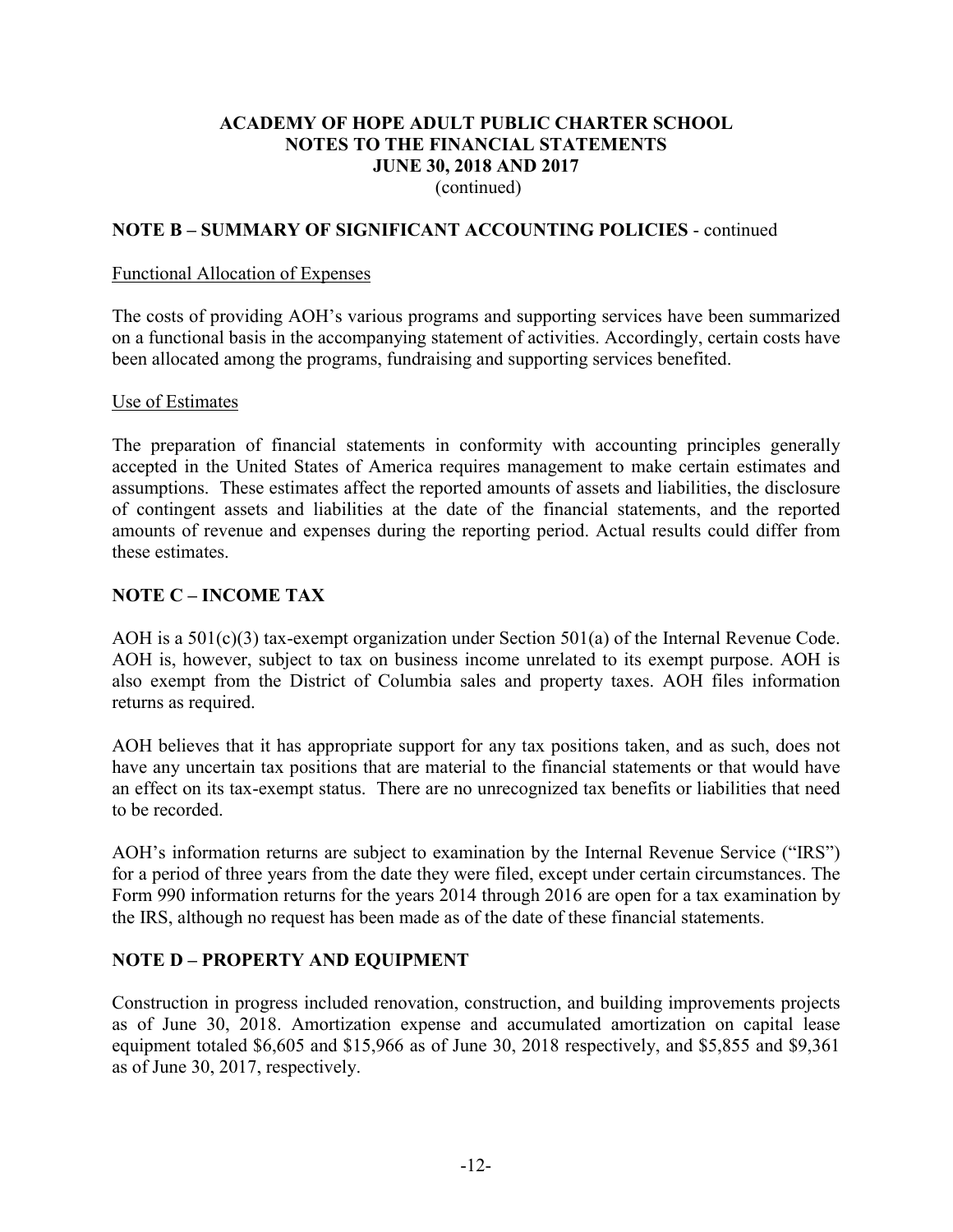### **NOTE D – PROPERTY AND EQUIPMENT** - continued

Depreciation and amortization expense of other property and equipment for the years ended June 30, 2018 and 2017 totaled \$203,813 and \$277,522, respectively.

Property and equipment consists of the following as of June 30, 2018 and 2017:

|                                | 2018            |    | 2017       |
|--------------------------------|-----------------|----|------------|
| Land                           | \$<br>1,660,000 | \$ | 1,660,000  |
| <b>Building</b>                | 3,456,561       |    | 3,326,511  |
| Furniture and equipment        | 492,085         |    | 557,844    |
| Leasehold improvements         | 188,481         |    | 188,481    |
| Leased equipment               | 33,024          |    | 33,024     |
| Vehicle                        | 2,000           |    | 2,000      |
|                                | 5,832,151       |    | 5,767,860  |
| Less: accumulated depreciation |                 |    |            |
| and amortization               | (577, 046)      |    | (563, 782) |
| Property and Equipment, Net    | 5,255,105       | \$ | 5,204,078  |

# **NOTE E – CAPITAL LEASES**

AOH leases six copiers under two capital lease agreements signed in September 2016, and September 2014, respectively. The lease agreements expire in September 2020 and September 2021, respectively. Leased assets are capitalized at a combined cost of \$33,024. Capital lease obligations totaled \$17,265 and \$24,455, as of June 30, 2018 and 2017, respectively.

Minimum future lease payments under capital leases are due as follows for the years ending June 30:

| 2019                                        | 8,250   |
|---------------------------------------------|---------|
| 2020                                        | 6,265   |
| 2021                                        | 2,824   |
| 2022                                        | 997     |
| Net minimum lease payments                  | 18,336  |
| Amount representing interest                | (1,071) |
| Present Value of Net Minimum Lease Payments | 17,265  |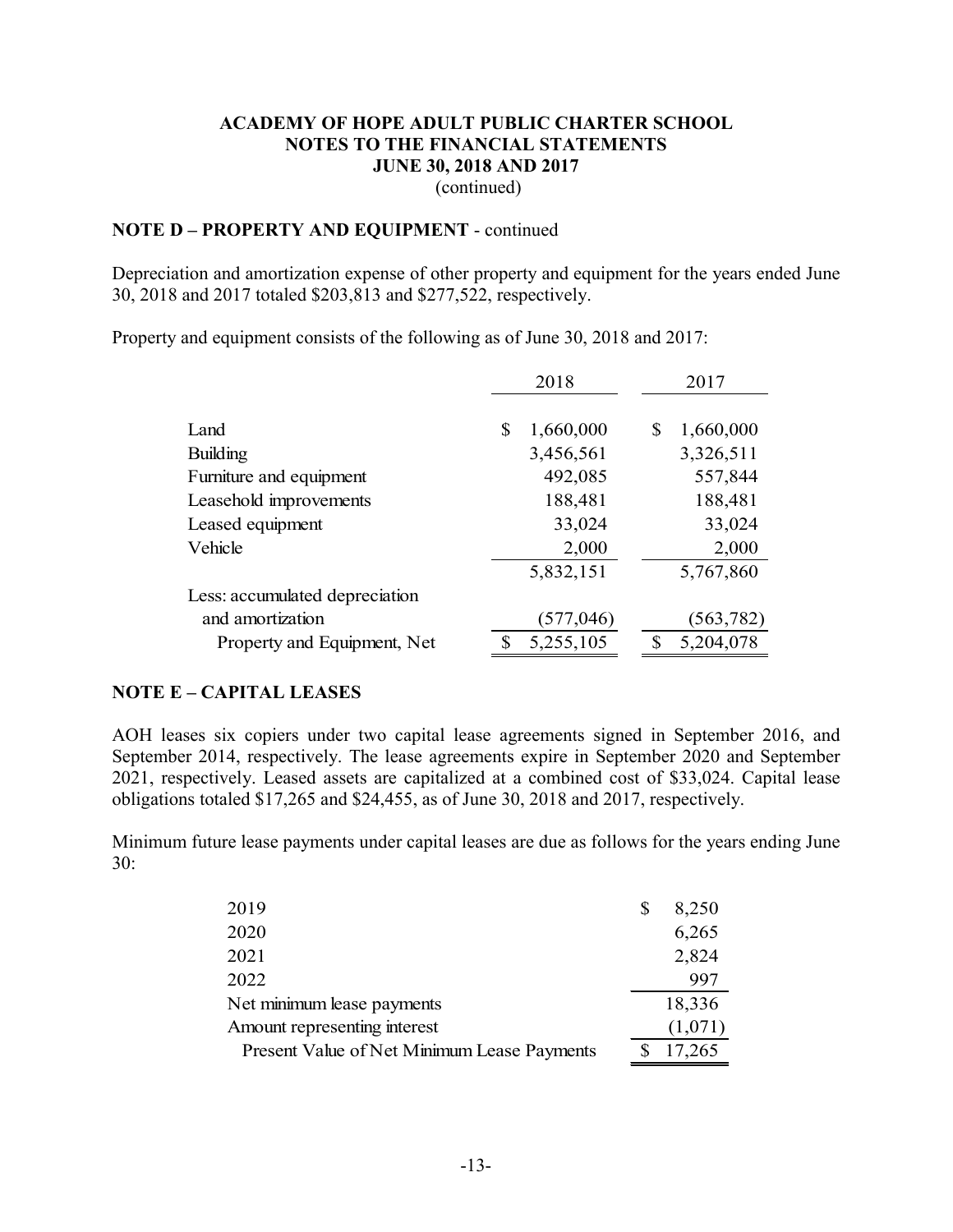# **NOTE F – NOTE PAYABLE AND LINES OF CREDIT**

### Term Note

In April 2016, AOH obtained a \$4,140,000 term note from PNC Bank (the "Bank") to acquire property. The note is secured by AOH's personal property. The note initially bore interest at the Bank's prime from April 15, 2016 through January 1, 2017. During this period, interest only was due and payable monthly. On January 1, 2017, AOH entered into an agreement to convert the note to a fixed interest rate, and shall bear interest at a rate per annum equal to the rate as then offered by the Bank. The effective interest rate for the period of January 1, 2017 through July 31, 2017 was 1.812% per annum, in accordance with the terms of the agreement. Commencing on August 1, 2017, and continuing on the  $1<sup>*</sup>$  day of each month thereafter, principal and interest, at a fixed rate of 3.81% per annum, shall be payable in equal monthly installments in an amount sufficient to amortize the outstanding principal over a 25 year term. The note is scheduled to mature April 15, 2021, with a balloon payment of \$3,842,045 due at maturity. The outstanding balance on the note totaled \$3,996,844 and \$4,066,968, respectively as of June 30, 2018 and 2017.

Debt covenants contain certain restrictive, financial, and non financial covenants. In the opinion of management, AOH has complied with the required covenants.

Long-term debt as of June 30, consisted of the following:

|                                   | 2018      | 2017       |
|-----------------------------------|-----------|------------|
| Note payable                      | 3,996,844 | 4,066,968  |
| Less: current installments        | (57,508)  | (104, 430) |
| Less: debt issuance costs, net of |           |            |
| accumulated amortization          | (64, 129) | (87,100)   |
| Note Payable, Net                 | 3,875,207 | 3,875,438  |

The amortization of debt issuance costs as interest expense for the years ended June 30, 2018 and 2017, was \$22,971 and \$26,800, respectively.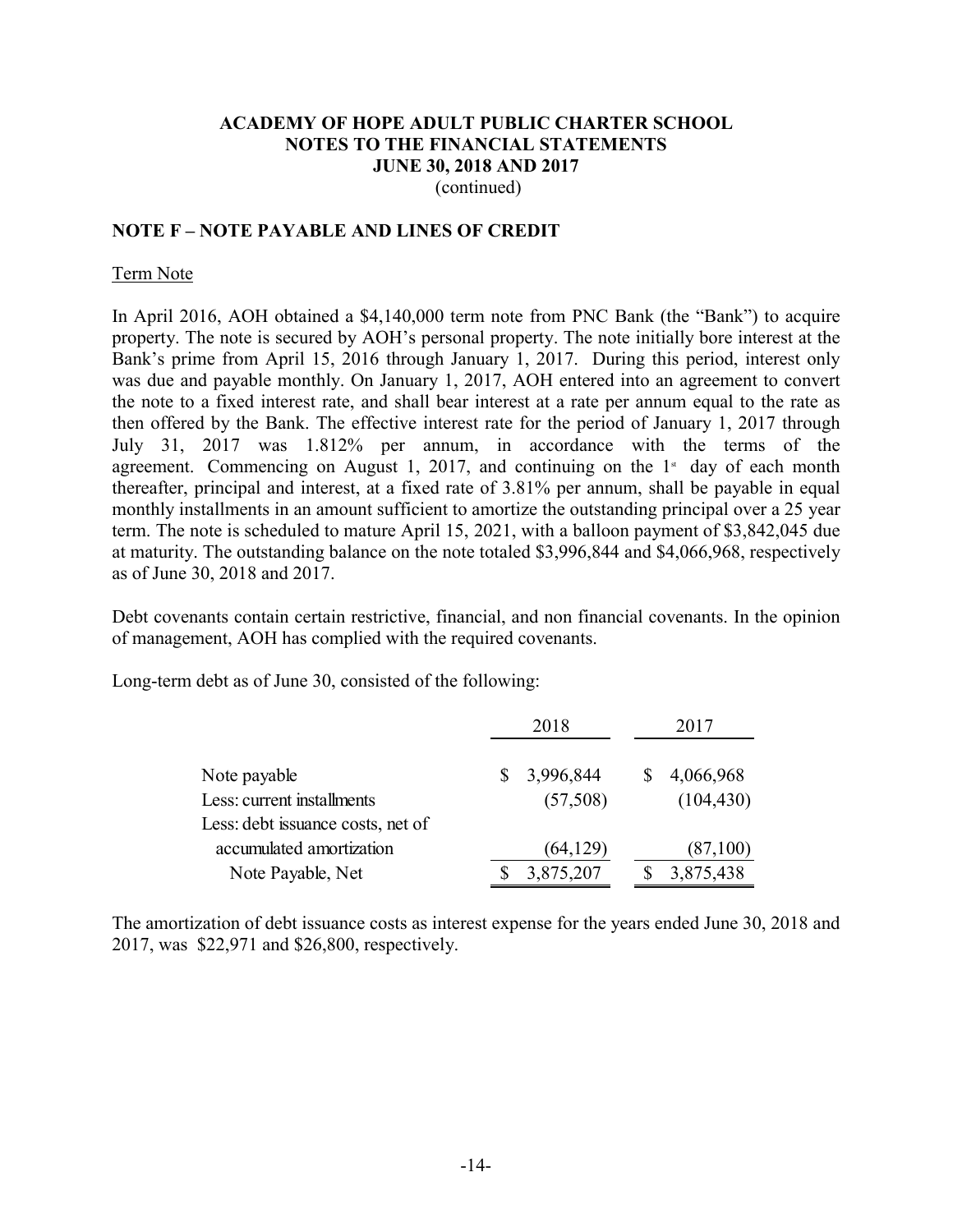# **NOTE F – NOTE PAYABLE AND LINES OF CREDIT** – continued

Debt issuance costs and accumulated amortization are as follows s of June 30:

|                               | 2018 |           | 2017 |           |  |
|-------------------------------|------|-----------|------|-----------|--|
|                               |      |           |      |           |  |
| Debt issuance costs           |      | 114,857   |      | 114,857   |  |
| Less accumulated amortization |      | (50, 728) |      | (27, 757) |  |
| Debt Issuance Costs, Net      |      | 64 129    |      | 87.100    |  |

Interest of \$177,395 and \$145,704 was expensed for the years ended June 30, 2018 and 2017, respectively.

Future principal payments on the note are due as follows for the years ending June 30:

| 2019  | S | 57,508    |
|-------|---|-----------|
| 2020  |   | 54,672    |
| 2021  |   | 3,884,664 |
| Total |   | 3,996,844 |

# Lines of Credit

As part of the term note above, AOH obtained a \$500,000 committed revolving line of credit from the Bank to be used for AOH's property renovations on the building located at  $2315\,18^{th}$ Place NE, Washington, DC. The line of credit expires July 14, 2019, and accrues interest at the Bank's prime rate per annum, which was 5.00% and 4.25% per annum as of June 30, 2018 and 2017, respectively. Principal and interest payments are due quarterly. The outstanding balance on the line of credit was \$82,809 and \$132,495, respectively as of June 30, 2018 and 2017.

AOH also has an additional \$200,000 line of credit with the Bank that also expires July 14, 2019, and bears interest at a rate of 5.25% per annum. There were no outstanding balances on this line of credit as of June 30, 2018 and 2017, respectively.

AOH had a \$350,000 unsecured line of credit with Capital One Bank with an annual interest rate of prime plus 1.8% per annum, which was 6.8% and 6.05% as of June 30, 2018 and 2017, respectively. The line of credit expires April 16, 2019. There were no outstanding balances on this line of credit as of June 30, 2018 and 2017, respectively.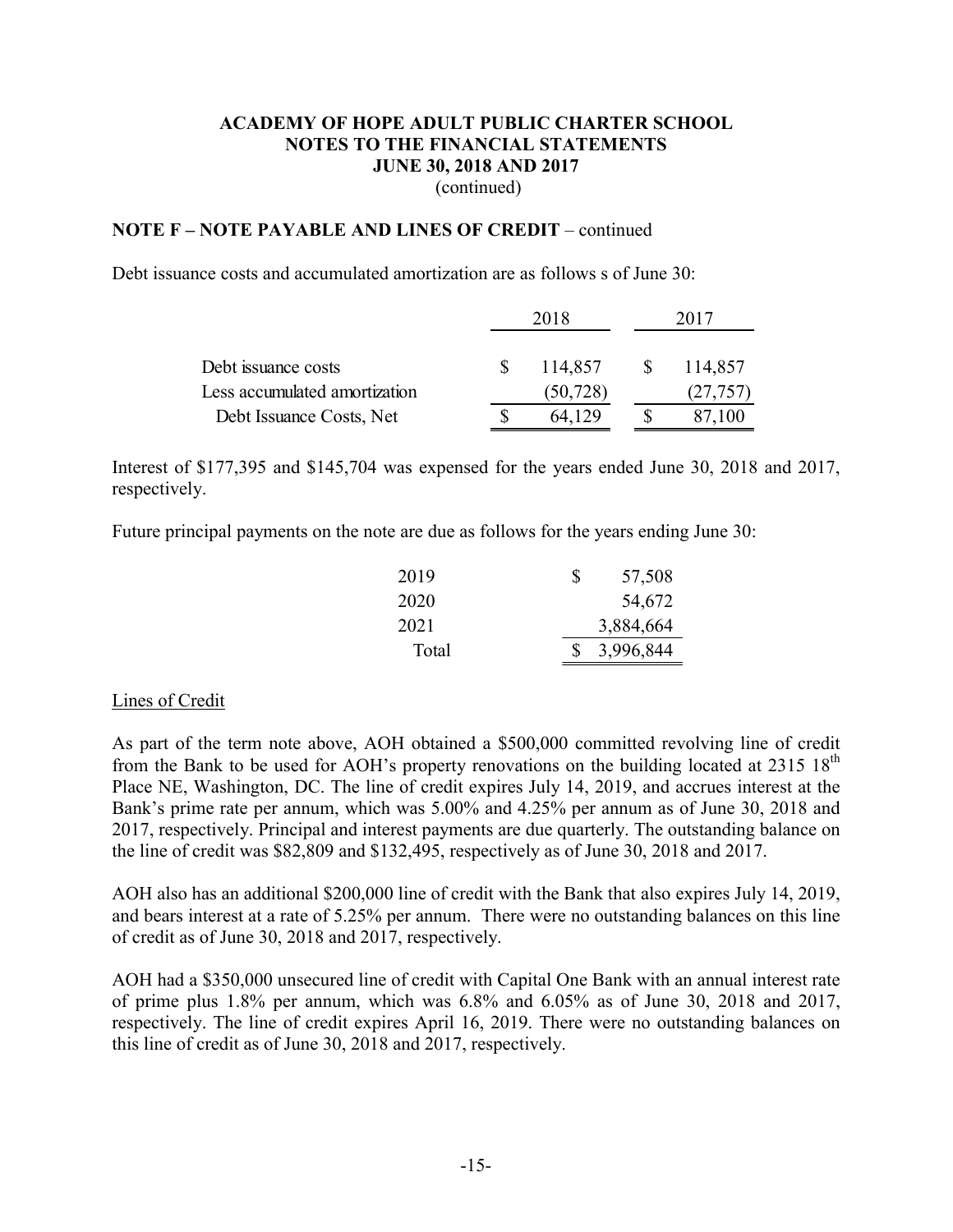### **NOTE G – IN-KIND CONTRIBUTIONS**

Individuals and other groups contribute substantial amounts of materials and services to support the mission of AOH. To the extent that contributions of materials made are objectively measurable and represent program or support expenditures that would otherwise be incurred by AOH, they would be reflected in both public support and program expense in the accompanying financial statements. With respect to donated services and materials, AOH recorded contributions and corresponding expenses for the fair value totaling \$120,000 and \$0, respectively for the years ended June 30, 2018 and 2017.

#### **NOTE H – CONCENTRATIONS OF RISK**

AOH is dependent on per-pupil funding from the District of Columbia Public School system as authorized by the District of Columbia Public Charter School Board. For the years ended June 30, 2018 and 2017, 80% and 76% respectively, of total revenue and support was provided by per-pupil funding. Reduction of this source of support would have a significant impact on AOH's programs and activities.

AOH maintains cash balances at financial institutions deemed to be creditworthy. Balances are insured by the Federal Deposit Insurance Corporation ("FDIC") up to \$250,000, per financial institution. Cash balances, may at times exceed the FDIC limit; however, AOH believes it is not exposed to any significant credit risk on cash or cash equivalents.

# **NOTE I – OPERATING LEASES**

AOH subleases office space from an unrelated private party located at 421 Alabama Avenue, SE in Washington, DC. The sublease agreement commenced on August 8, 2015, and expires on July 1, 2018. Monthly rental payments under this sublease were \$18,462 through August 2017, and were increased to \$19,016 beginning September 1, 2017 to the remainder of the lease term.

AOH signed a modification of the sublease, which commenced on June 30, 2018 and expires on January 31, 2035. Monthly rental payments under this sublease, based upon square feet, are \$26,107 for the first year, with 2.5% annual increases for the remainder of the lease term.

Commencing on July 1, 2021, the subleased property will expand to included additional space on the third floor of the building.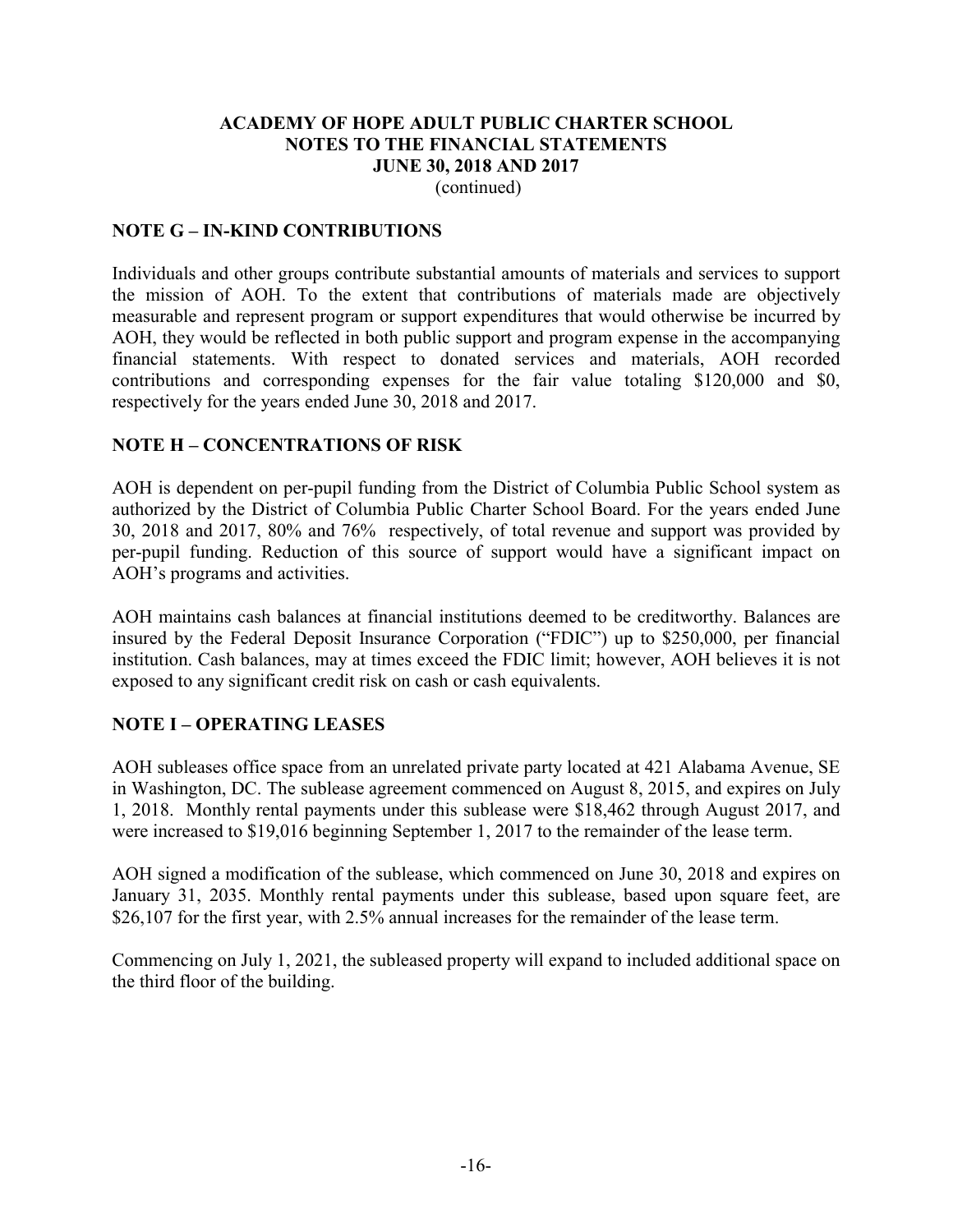#### **NOTE I – OPERATING LEASES** – continued

Total rent expense for the years ended June 30, 2018 and 2017 totaled \$303,074 and \$286,644, respectively. Following is a schedule of future minimum payments required under the above operating lease for the remaining lease terms for years ending June 30:

| 2019                | 313,287<br>S. |
|---------------------|---------------|
| 2020                | 321,119       |
| 2021                | 329,147       |
| 2022                | 507,324       |
| 2023 and thereafter | 7,873,133     |
| Total               | \$9,344,010   |

AOH subleases office space to an unrelated private party under an agreement that commenced on February 9, 2017, and expires February 7, 2019. Monthly payments under the agreement are \$2,260 until January 2018, and \$2,297 for the remainder of the lease term. Future minimum rental receipts for year ending June 30, 2019 total \$16,079.

# **NOTE J – TEMPORARILY RESTRICTED NET ASSETS**

Temporarily restricted net assets at June 30, 2018 and 2017, were restricted for the following purposes:

|                        | 2018 |        |    | 2017    |  |
|------------------------|------|--------|----|---------|--|
| Workfoce collaboration | \$   | 35,000 | \$ |         |  |
| Career support         |      | 30,000 |    | 30,000  |  |
| Policy and advocacy    |      |        |    | 40,000  |  |
| Student transportation |      |        |    | 1,500   |  |
| Building improvements  |      |        |    | 50,000  |  |
| Time restricted        |      | 30,000 |    | 100,000 |  |
| Total                  |      | 95,000 | S  | 221,500 |  |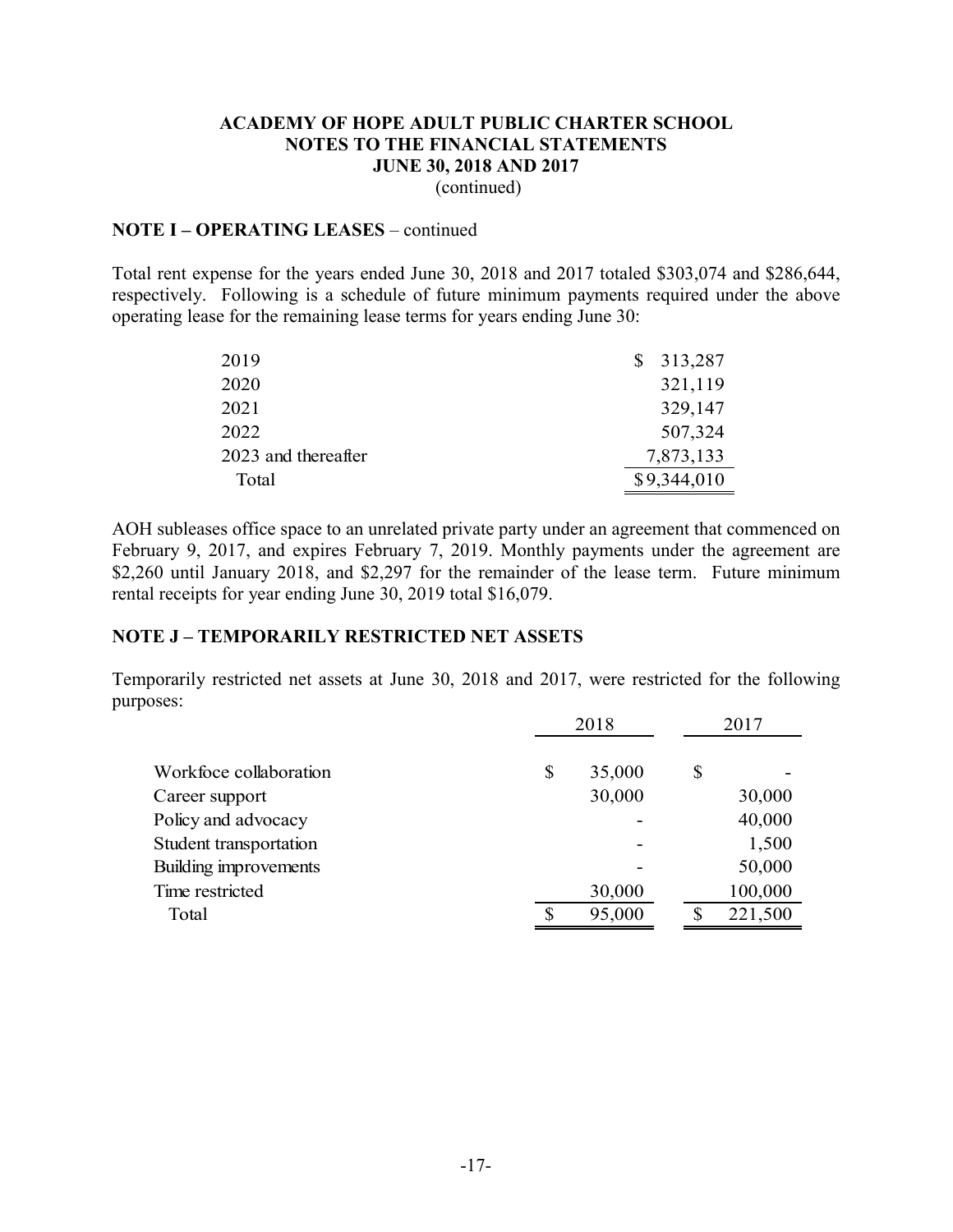### **NOTE K – RETIREMENT PLAN**

AOH established a 403(b) defined contribution retirement plan for the benefit of its eligible employees. AOH makes a discretionary matching contribution to the plan each year. AOH contributed \$43,932 and \$35,850, respectively for the years ended June 30, 2018 and 2017, respectively.

#### **NOTE L** – **SUBSEQUENT EVENTS**

In preparing these financial statements, AOH's management has evaluated events and transactions for potential recognition or disclosure through November 7, 2018, which is the date the financial statements were available to be issued. There were no additional events or transactions that were discovered during the evaluation of subsequent events that required recognition or additional disclosure.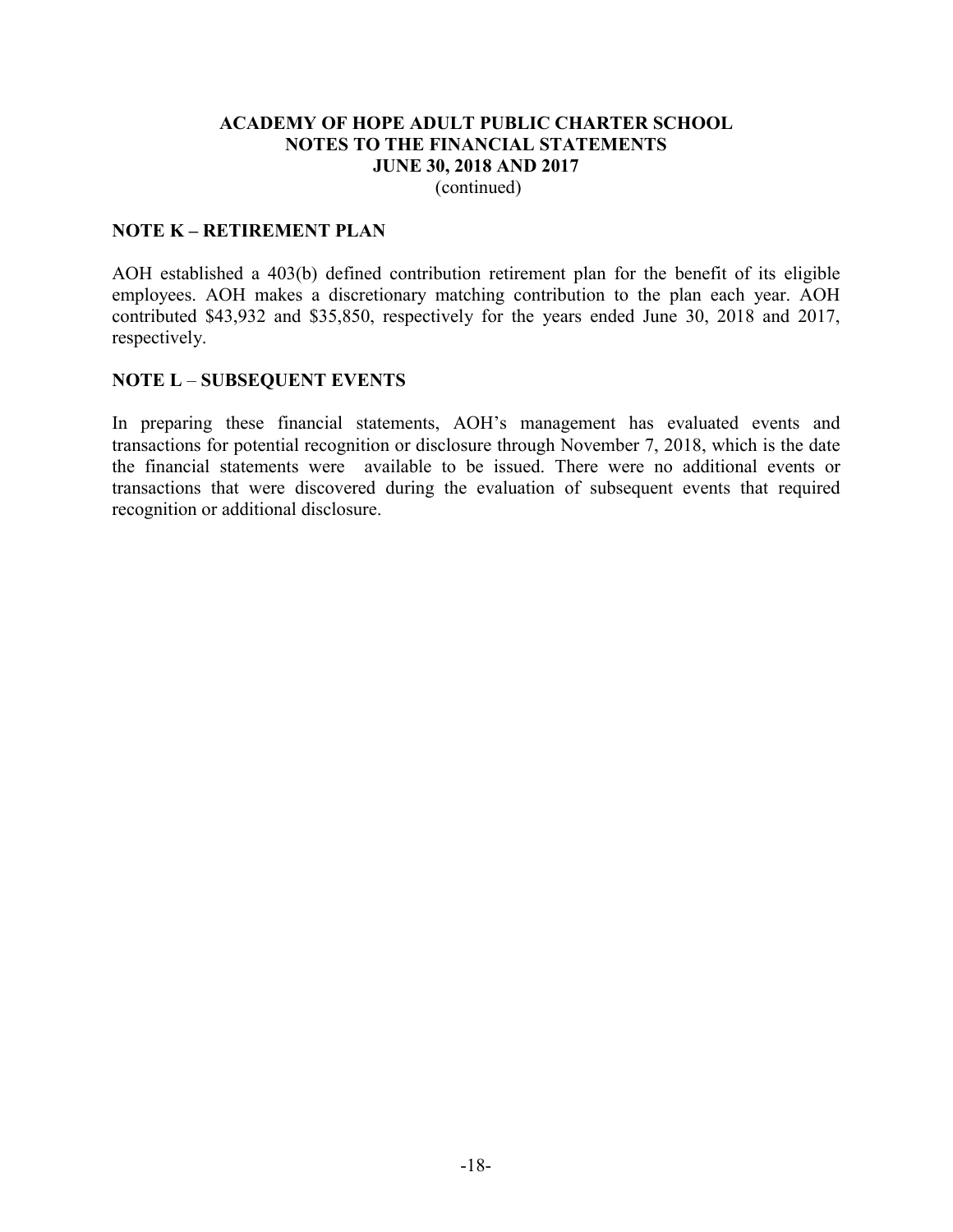

# **Independent Auditor's Report on Internal Control over Financial Reporting and on Compliance and Other Matters Based on an Audit of Financial Statements Performed in Accordance With** *Government Auditing Standards*

To the Board of Trustees Academy of Hope Adult Public Charter School Washington, DC

We have audited, in accordance with the auditing standards generally accepted in the United States of America and the standards applicable to financial audits contained in *Government Auditing Standards* issued by the Comptroller General of the United States, the financial statements of Academy of Hope Adult Public Charter School ("AOH"), a nonprofit organization, which comprise the statement of financial position as of June 30, 2018, and the related statements of activities, functional expenses, and cash flows for the year then ended, and the related notes to the financial statements, and have issued our report thereon dated November 7, 2018.

# **Internal Control over Financial Reporting**

In planning and performing our audit of financial statements, we considered AOH's internal control over financial reporting (internal control) to determine the audit procedures that are appropriate in the circumstances for the purpose of expressing our opinion on the financial statements, but not for the purpose for expressing an opinion on the effectiveness of AOH's internal control. Accordingly, we do not express an opinion on the effectiveness of AOH's internal control.

A *deficiency in internal control* exists when the design or operation of a control does not allow management or employees, in the normal course of performing their assigned functions, to prevent, or detect and correct, misstatements on a timely basis. A *material weakness* is a deficiency, or a combination of deficiencies, in internal control such that there is a reasonable possibility that a material misstatement of the entity's financial statements will not be prevented, or detected and corrected on a timely basis. A s*ignificant deficiency* is a deficiency, or a combination of deficiencies, in internal control that is less severe than a material weakness, yet important enough to merit attention by those charged with governance.

Our consideration of internal control over financial reporting was for the limited purpose described in the first paragraph of this section and was not designed to identify all deficiencies in internal control over financial reporting that might be material weaknesses or significant deficiencies. Given these limitations, during our audit we did not identify any deficiencies in internal control that we consider to be material weaknesses. However, material weaknesses may exist that not been identified.